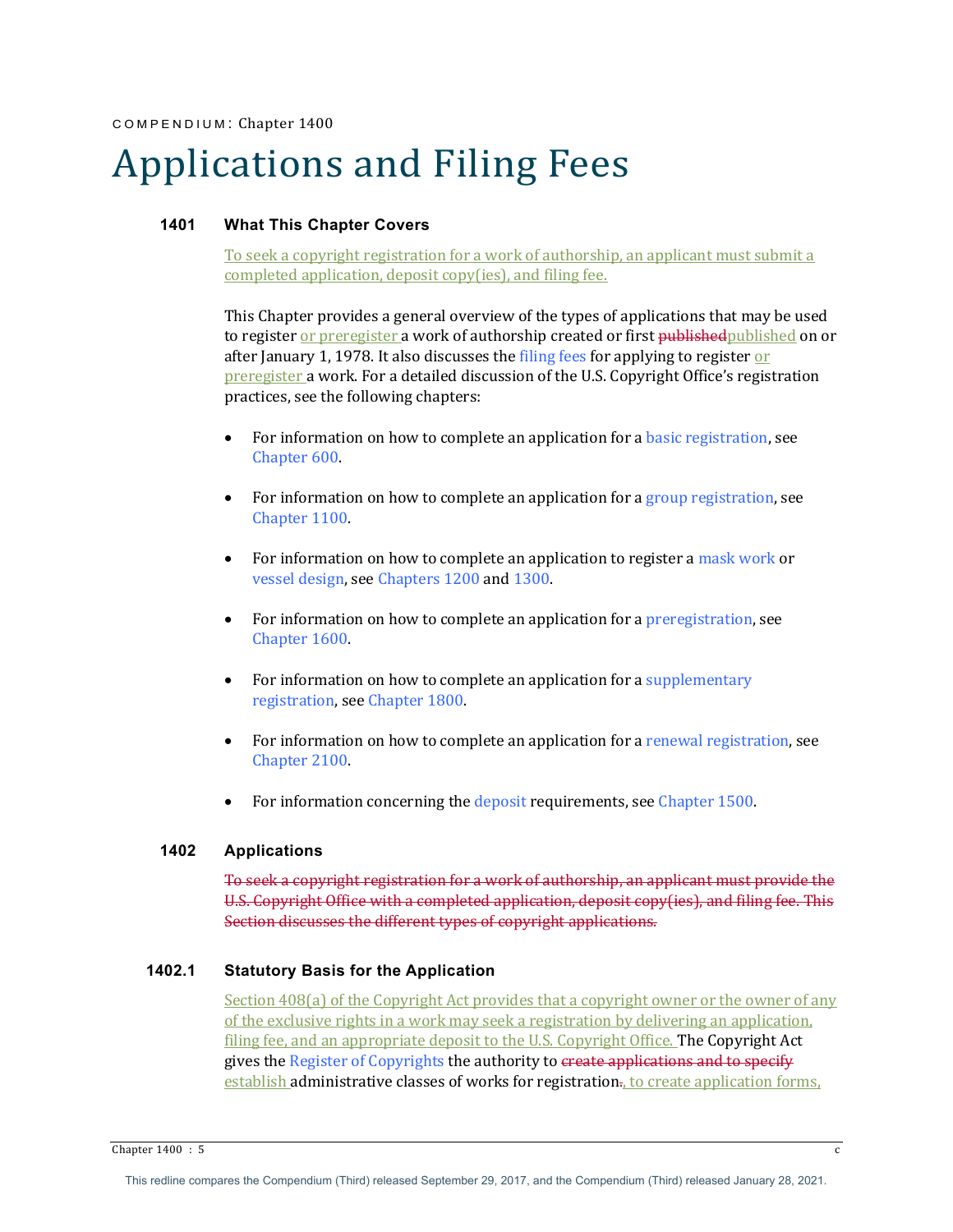and to specify the information that should be included in the application. **See 17 U.S.C.** §§  $408(a)$ ,  $408(c)(1)$ ,  $409$ ,  $702$ .

Pursuant to this authority, the U.S. Copyright Office has created certainfive administrative classes for purposes of registration, including namely, nondramatic literary works, (Class TX), works of the visual arts (Class VA), works of the performing arts, (Class PA), sound recordings (Class SR), and works of the visual arts, among others.serials (Class SE). The Office has created different versions of theits online application and different paper formsapplications for different classeseach class of works. Registration is administered by the Office's Registration Program, which includes three divisions: Literary, Performing Arts, and Visual Arts. Applications are assigned to one of the Registration Program's threethese divisions, depending on the classification of the work.

**NOTE:** The administrative classes are solely for administrative purposes, and they have no bearing on the substantive subject matter of copyright or the exclusive rights provided by the copyright law. *See* 17 U.S.C.  $\S$  408(c)(1).

Applicants should use the form that is most appropriate for the type of work being registered. If the work contains more than one type of authorship, applicants should use the form that corresponds to the predominant type of copyrightable authorship in that work. For example, if the claim involves a children's book that includes both text and illustrations, the applicant should use the application that corresponds to the predominant form of authorship in the book. If the book contains only a few illustrations, the applicant should use the appropriate application for a Literary Work. If the book mostly contains illustrations with a small amount of text, the applicant should use the appropriate application for a Work of the Visual Arts. If the types of authorship are roughly equal, the applicant may use the application that would be appropriate for either type of authorship. *See* 37 C.F.R. § 202.3(b)(2)(iii).

**NOTE:** When registering a sound recording, the applicant must use the appropriate application for sound recording authorship, regardless of whether the sound recording is the predominant form of authorship in the work. See id.

## **1402.2 Statutory Requirements for Applications**

Section  $409$  of the Copyright Act states that "[t]he application for copyright registration shall be made on a form prescribed by the Register of Copyrights." 17 U.S.C.  $\S$  409. Although the Register of Copyrights has been given discretion in how to organize and establish the requirements for the Standard Application and paper applications (which isare discussed in SectionSections 4402.41403 and 1404 below), Section 409 of the Gopyright Actalso sets forth certain elements that must be contained in this formthese forms:

- 1. The name and address of the copyright claimant;
- 2. In the case of a work other than an anonymous or pseudonymous work, the name and nationality or domicile of the author or authors, and, if one or more of the authors is dead, the dates of their deaths:

Chapter 1400 : 6 01/28/2021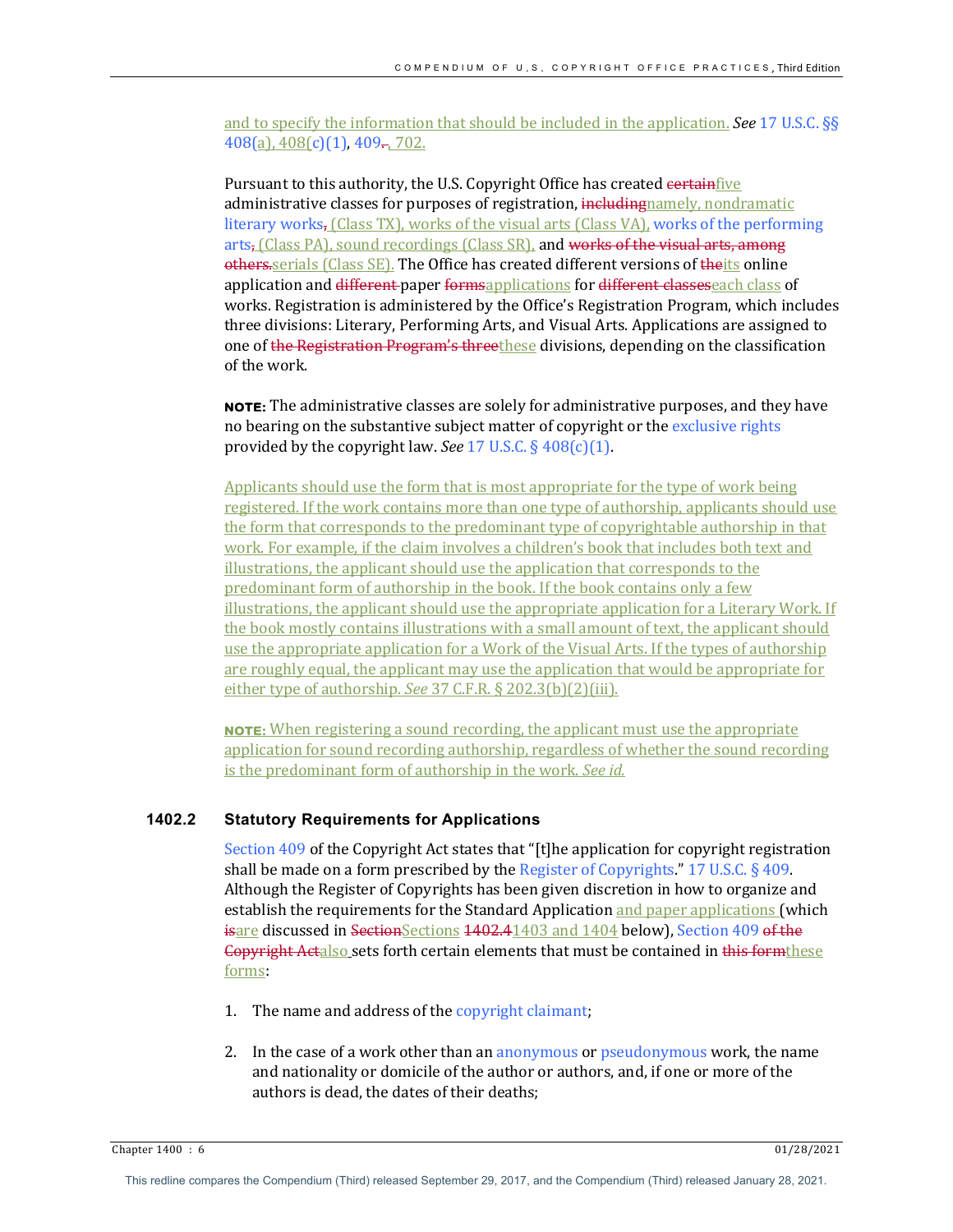- 3. If the work is anonymous or pseudonymous, the nationality or domicile of the author or authors:
- 4. In the case of a work made for hire, a statement to this effect;
- 5. If the copyright claimant is not the author, a brief statement of how the claimant obtained ownership of the copyright;
- 6. The title of the work, together with any previous or alternative titles under which the work can be identified:
- 7. The year in which creation of the work was completed;
- 8. If the work has been published, published, the date and nation of its first publication; and
- 9. In the case of a compilation or derivative work, an identification of any preexisting work or works that it is based on or incorporates, and a brief, general statement of the additional material covered by the copyright claim being registered.

17 U.S.C.  $\S$  409(1-9). The statute also allows the Register to request additional information in the application-process. Specifically, it grants the Register broad authority to require "any other information  $[that]$  bear $[s]$  upon the preparation or identification of the work or the existence, ownership, or duration of the copyright." *Id.*  $§$  409(10).

The Office offers other applications that request some  $-$  but not all  $-$  of the information listed in Section  $409$ , such as the Single Application (which is discussed in Section  $4402.5$ ,  $1405$ ). These specialized forms do not request all of the information listed in Section 409, because in order to use these applicationsthem certain types of information cannot be present in the claim. For example, an applicant cannot use the Single Application to register a work created by an individual author who transferred his or her copyright to another party. -Thus, there is no need to request "a brief statement of how the claimant obtained ownership of the copyright" in this type of applicationform.

Section  $408(c)(1)$  of the Copyright Act authorizes the Register to establish an administrative procedure for registering a group of related of works. Section  $408(d)$ authorizes the Register to establish a procedure for issuing a supplementary registration to correct an error in an existing registration or toor amplify the information given in an existing registration. And Section  $408(f)(1)$  authorizes the Register to establish a procedure for issuing a preregistration for unpublished works that are being prepared for commercial distribution.

Congress gave the Register the discretion to develop an appropriate application for these types of registrations. records. *See* 17 U.S.C.  $\S$  408(c)(1), (d). The application,  $[f](1)$ . The specific requirements for the various group registration options that the  $U.S.$ Gopyright Office currently offers are discussed in Chapter 1100, while the application

Chapter 1400 : 7 01/28/2021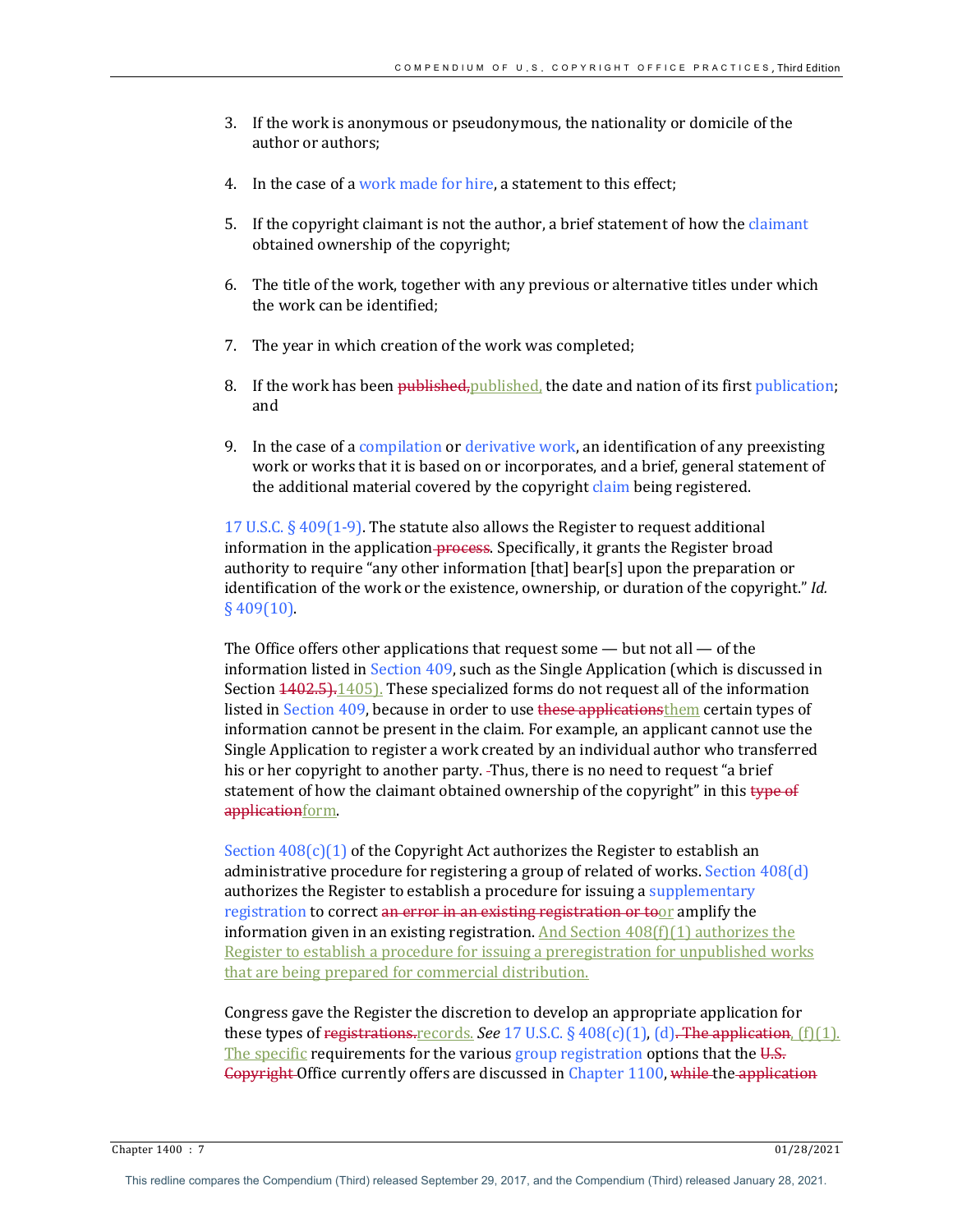requirements for a supplementary registration are discussed in Chapter 1800Chapter 1800, and the requirements for preregistration are discussed in Chapter 1600.

# **1402.3 Registration Type Governs Which Application to UseTypes of Applications**

The U.S. Copyright Office-currently offers the types of applications described below. An applicant should choose an appropriate application based on whether he or she is seeking a basic registration, a group registrationgroup registration, a supplementary registration, a renewal registration, a GATT registration, or a GATT registration.preregistration. For a definition and discussion of each type of registrationrecord, see Chapter 200, Section 202.1.

An application for a *basic registration* covers a work of authorship created or first publishedpublished on or after January 1, 1978. This or an unpublished work created prior to January 1, 1978 and still protected by copyright. For this type of registration may be obtained with, the applicant should use one of the following types of applications:

*Standard Application. This type of application and Paper Applications. These* applications may be used to register the following types of works:

OneA work.

A collective work. The statute defines a collective work as "a work, such as a periodical issue, anthology, or encyclopedia, in which a number of contributions, constituting separate and independent works in themselves, are assembled into a collective whole." 17 U.S.C. § 101.

- Multiple unpublished works, provided that  $(i)$  the elements are assembled in an orderly form, (ii) the combined elements bear a single title identifying the collection as a whole, (iii) the copyright claimant in all the elements and in the collection as a whole is the same, and (iv) all the elements are by the sameone author-or, if they are by different authors, at least one of the authors has contributed copyrightable authorship to each element. For guidance in completing an application to register an unpublished collection, see Chapter 1100, Section 1106.3.
- A *joint* work.
- A work made for hire.
- A *derivative work*.
- A *compilation*.

# - A *collective* work.

Multiple published works, provided that (i) they are owned by the same person or organization, and (ii) they are physically bundled together for distribution to

Chapter 1400 : 8 01/28/2021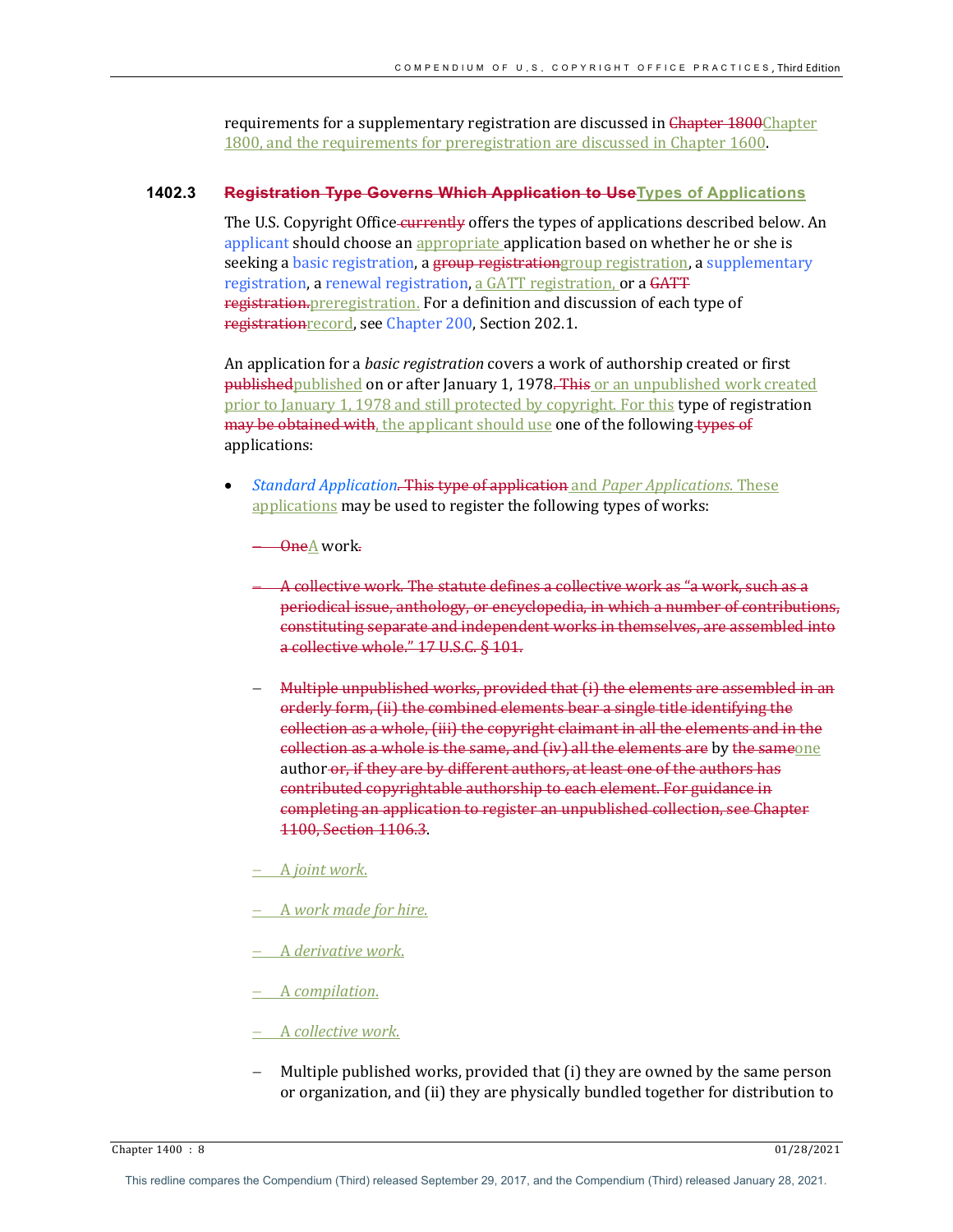the public as a single, integrated unit, and they are first published in that integrated unit. This is known as the "unit of publication" option. For a definition of a "unit of publication" unit of publication" and a detailed discussion of this option, see Chapter 1100, Section 44071103.4.

**NOTE:** This registration accommodation is not available using the online application for a "single serial issue" or a paper application submitted on Form SE. 

- A sound recording and the musical work, dramatic work, or literary work embodied in that recording, provided that (i) the works are embodied in the same phonorecord, (ii) the claimant for both works is the same person or organization, and (iii) the works are submitted for registration in Class SR.

**NOTE:** This type of claim must be registered with the online application for a "sound recording" or a paper application submitted on Form SR. For additional information concerning this option, see Chapter 500, Section 511.

See 37 C.F.R. § 202.3(b)(2)(i)(A), (ii)(A). For additional information concerning the Standard Application, see Section 1403. For information concerning the Office's paper applications, see Section 1404.

- *Single Application*. This type of application may be used to register an individual work (e.g., one poem, one song, one photograph) work created by one person, provided that the copyright in the work is solely owned by the author of that work and provided that the work is not a work made for hire.
- NOTE: Single Applications are available only through the Office's online filing system and generally are easierthat individual. It also may be used to complete than the **Standard Application.**register a sound recording and the musical work, dramatic work, or literary work embodied in that recording if certain requirements have been met. For additional information concerning this application, see Section 1405.
- An application for a *group registration* is group registration may be used to register a claim to copyright in a group of related works, such as a group of unpublished works, a group of serials, a group of daily newspapers, a group of daily newsletters, newspapers, or newsletters, a group of contributions to periodicals, periodicals, a group of short online literary works, or a group of published <u>or unpublished</u> photographs, or. This type of application may also be used to register a group of updates or revisions to a database. For guidance on completing an application for a group registration, see Chapter 1100, Sections 1109.7 (Serials), 1112 (Daily Newspapers and Daily Newsletters), 1115.7 (Contributions to Periodicals), 1116.6 (Published Photographs), and 1117.7 **(Databases)**, or a group of questions, answers, or other items prepared for use in a secure test. The Office has created specific applications that must be used to seek a group registration. For information concerning these forms, see Section 1406.
- An application for a *supplementary registration* may be used to correct errors or amplify information in an existing registration that is incorrect or incomplete. For

Chapter 1400 : 9 01/28/2021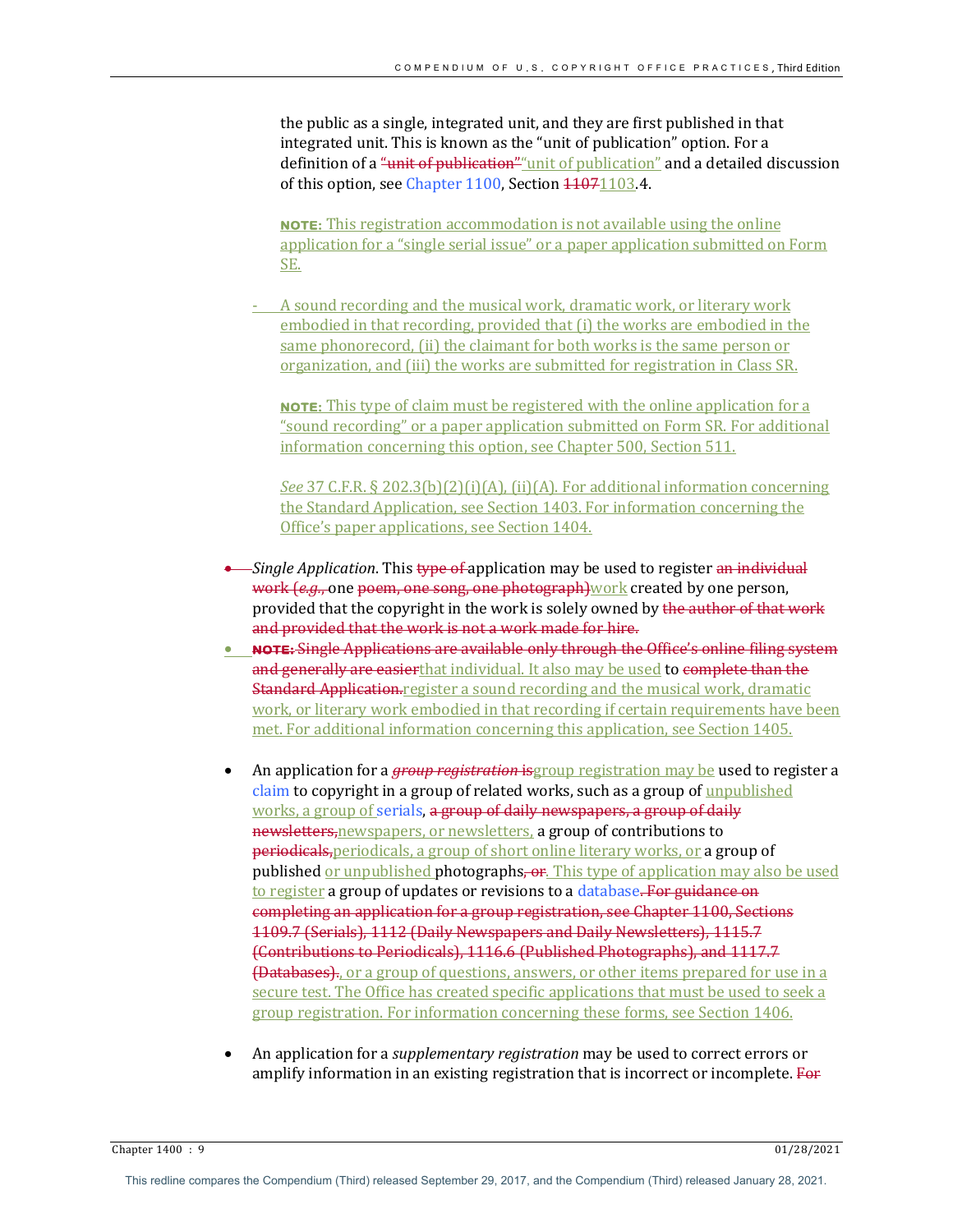guidance on completing this application, see Chapter 1800, Section 1802.8. For information concerning these forms see Section 1407.

- An application for a *renewal registration* may be used to register a limited class of works that were first published or initially registered prior to January 1, 1978. Prior law required renewal registration for copyright owners to enjoy copyright protection for the full allowable term for such works. For an extensive discussion on renewal registrations, see Chapter 2100. For information concerning these forms, see Section 1408.
- An application for a *GATT registration* may be used to register a copyright claim in a foreign work that was restored to copyright protection in the United States under the 1994 Uruguay Round Agreements Act. For a discussion of GATT registrations, see Chapter 2000, Section 2007. For information concerning this form, see Section 1409.
- $\longrightarrow$  1402.4 An application for a *preregistration* may be used to preregister an unpublished work that is being prepared for commercial distribution. For information concerning this form, see Section 1410.

## **1403 The Standard ApplicationsApplication**

**The** The Standard Application is an online form that may be submitted through the U.S. Copyright Office offers two methods for filing Standard Applications: (i) via the Office's onlineelectronic registration system, or (ii) using traditional paper forms. The Office strongly encourages applicants to use the online application instead of paper forms. It takes less time for the Office to process online applications and the filing fees are lower.

This Section provides a brief overview of the online application and the paper applications. For specific information on how to complete the various fields and spaces in these applications in this application, see Chapter 600.

# **1402.4(A) The Online Application**

The U.S. Copyright Office's online registration system allows applicants to input the information necessary to apply for a basic registration. The Office offers different versions of this application process begins with determining the class of work that the applicant wishes, which may be used to register. These classes are listed under a drop down menu marked Type of Work and include for the following types of works:

- Literary works include nondramatic literary works, such as fiction, nonfiction, poetry, an individual article, a textbook, a reference work, a directory, a catalog, advertising copy, a compilation of information, a computer program, a textual work made available online, or a database.
- *Works of the visual arts* include pictorial, graphic, or sculptural works, such as twodimensional or three-dimensional works of fine, graphic, or applied art, applied art, photographs, prints, art reproductions, maps, technical drawings, or architectural works, among others.

Chapter 1400 : 10 01/28/2021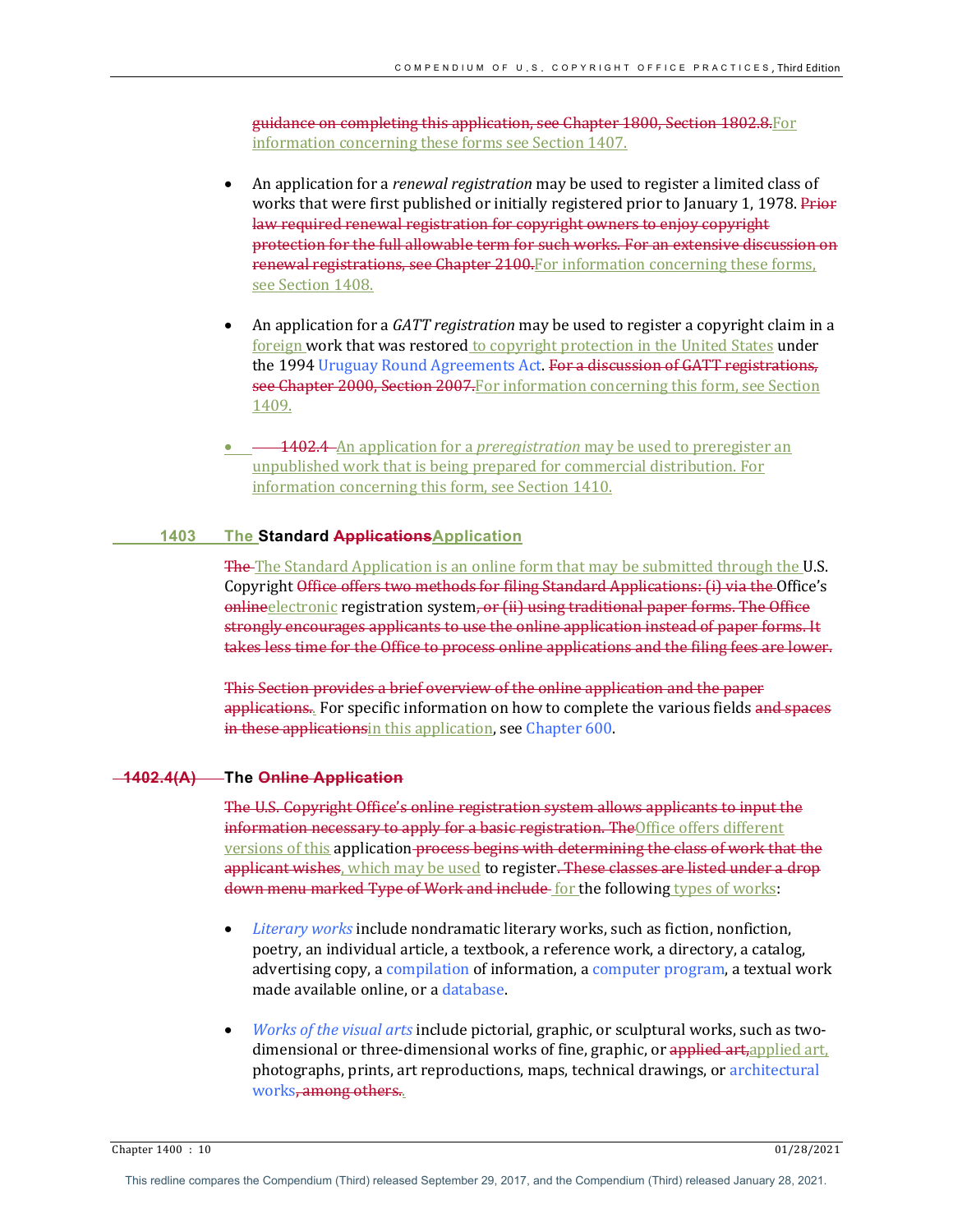- *Works of the performing arts* include musical works (either with or without lyrics), dramatic works (such as a screenplay, play, or other script), pantomimes, and choreographic works.
- *Sound recordings* are works that contain sound recording authorship if the. An applicant must select the option for "sound recording" if he or she intends to register that element of the work with the Standard Application (even if the work also contains other types of authorship, such as music or lyrics). If the applicant does not intend to register sound recording authorship, the applicantwork should **not select this option** be registered using the form that would be appropriate for the predominant type of copyrightable authorship in that work (even if the workit happens to contain one or more sound recordings). Likewise, the applicant should not select thisthe option for "sound recording" if the applicant intends to register the sounds accompanying a motion picture or other audiovisual work.

**NOTE:** The Office only registers sound recordings that were fixed on or after February 15, 1972. For information concerning this issue, see Chapter 800, Section 803.5(D).

- *Motion picture/audiovisual works* include feature films, documentary films, animated films, television shows, videos, videogames, or other audiovisual works, such as slide presentations. This category also applies if the applicant intends to register the sounds that accompany a motion picture or other audiovisual work.
- *Single serial issue* refers to a single issue of a serial serial publication  $(e.g., a \text{ single})$ issue of a magazine, a single volume of a journal, etc.). This option does not cover The Standard Application also may be used to register a single serial issue together with the individual articles, which would properly be registered under the literary work category. Registration for a group of serials or a group of contributions to a **periodical is also permissible**.appearing within that issue, if they are fully owned by the claimant when the claim is submitted, and if they have not been published or registered before. If the applicant intends to register an individual contribution, but does not intend to register the issue as a whole, the applicant should use the appropriate form for a "Literary Work" or a "Work of the Visual Arts." For a detailed discussion of thesesingle issue group registrationserials options and their eligibility requirements<sub>n</sub> see Chapter 1100, Sections 1109 and 1115. Chapter 700, Section 712.

1402.4(B) The Standard Application may not be used to seek a supplementary registration, a renewal registration, or a registration for a restored work, a mask work, or a vessel design. *See* Streamlining the Single Application and Clarifying Eligibility Requirements, 83 Fed. Reg. 5227, 5229 (Feb. 6, 2018).

Likewise, this form may not be used to register a group of related works, unless it is expressly permitted under the Office's regulations. Specifically, the Standard Application may be used to register a group of secure test items. 37 C.F.R.  $\S 202.13(c)(1)$ . It also may be used to register a group of updates or revisions to a photographic database, but only if the applicant has obtained prior authorization from the Visual Arts Division. *See id.* §  $202.3(b)(5)(ii)(A)$ .

Chapter 1400 : 11 01/28/2021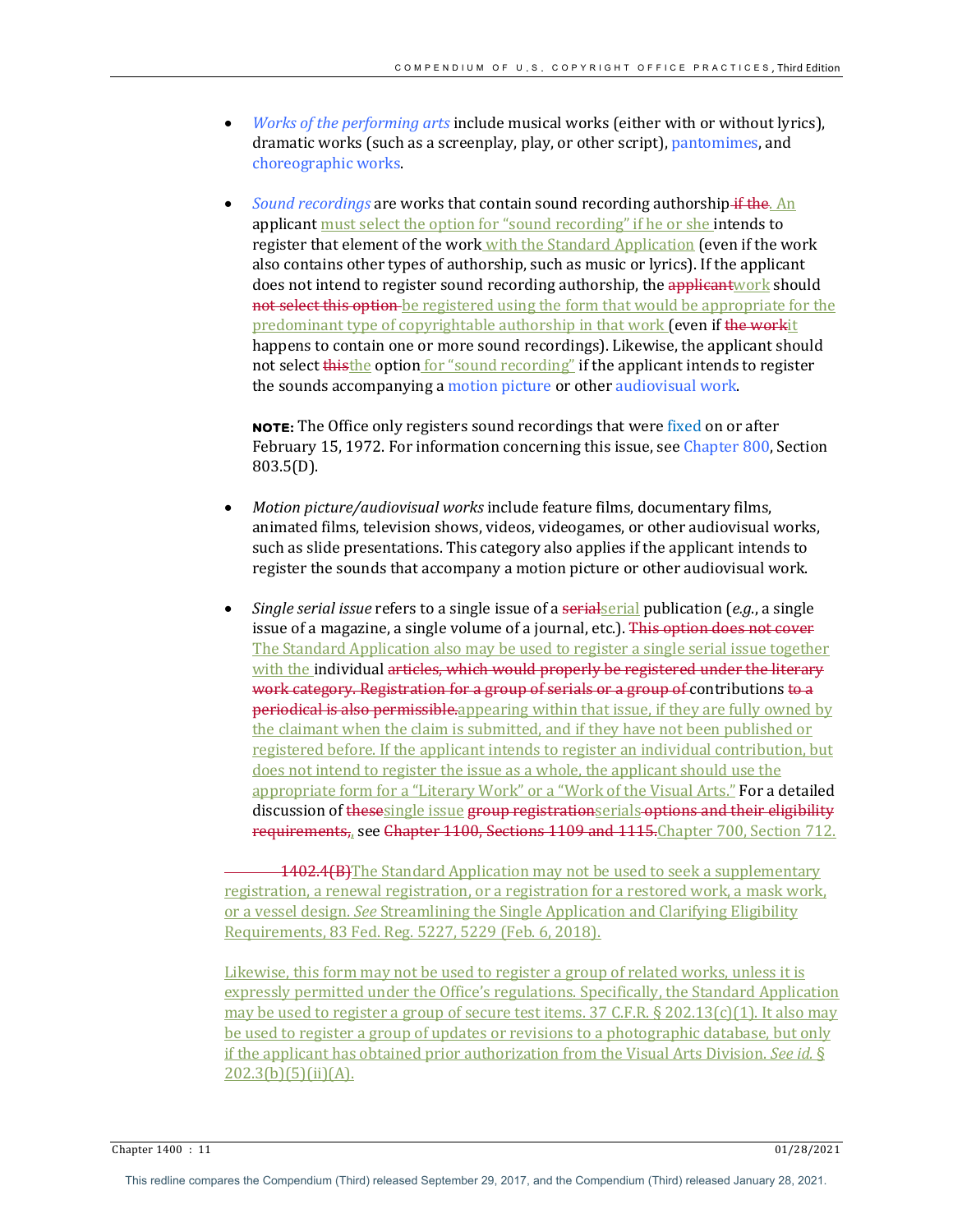# **1404 Paper Applications**

While the The U.S. Copyright Office prefers online applications, which are processed **much**strongly encourages applicants to use the Standard Application rather than a paper application. Claims submitted through the electronic registration system can be examined more quickly and efficiently, applicants still may use paper applications for **mostand** as a result, the Office charges a lower filing fee for the Standard Application. However, the Office will accept paper applications for claims involving the following types of registrations. works:

- *Form TX* should may be used to seek a basic registration for registering a nondramatic literary workswork, such as fiction, nonfiction, poetry, an individual article, a textbook, a reference work, a directory, a catalog, advertising copy, a compilation of information, a computer program, textual works made available online, or a database.
- *Form VA* should may be used to seek a basic registration for registering a pictorial, graphic, or sculptural workswork, including two-dimensional or three-dimensional works of fine, graphic, and applied art, photographs, applied art, photographs, print or art reproductions, maps, and technical drawings, or architectural works.

**NOTE:** A paper application may not be used to register an architectural work. To register this type of work, applicants must use the Standard Application.

- *Form PA* should may be used to register musical works (either with or without lyrics), dramatic works (such as a screenplay, play, or other script), pantomimes, choreographic works, or motion pictures and other audiovisual works, [such as a feature films, documentary films, animated films, television shows, videos, or videogames.).
- **Form SRF** orm SR must be used if the applicant intends to register any sound recording authorship with a paper application, even if the work contains additional types of authorship, such as music or lyrics. *See* 37 C.F.R. § 202.3(b)(2)(ii)(C) ("in any case where registration is sought for a work consisting of or including a sound recording in which copyright is claimed, the application shall be submitted on Form SR"). If the applicant does not intend to register a sound recording, Form SR should not be used (even if the work contains one or more sound recordings). The Likewise, the applicant should not use Form  $SR$  if the applicant intends to register the sounds accompanying a motion picture or other audiovisual work.

**NOTE:** The Office only registers sound recordings that were fixed on or after February 15, 1972. For information concerning this issue, see Chapter 800, Section 803.5(D).

*Form SE* should may be used to register a single issue of a serial publication (*e.g.*, magazines, journals). This form also may be used to register a serial together with the individual contributions appearing within that issue, if they are fully owned by the claimant when the claim is submitted, and if they have not been published or registered before. If the applicant only intends to register an individual  $article$  contribution with a paper application, the applicant should use Form  $TX<sub>1</sub>$ 

Chapter 1400 : 12 01/28/2021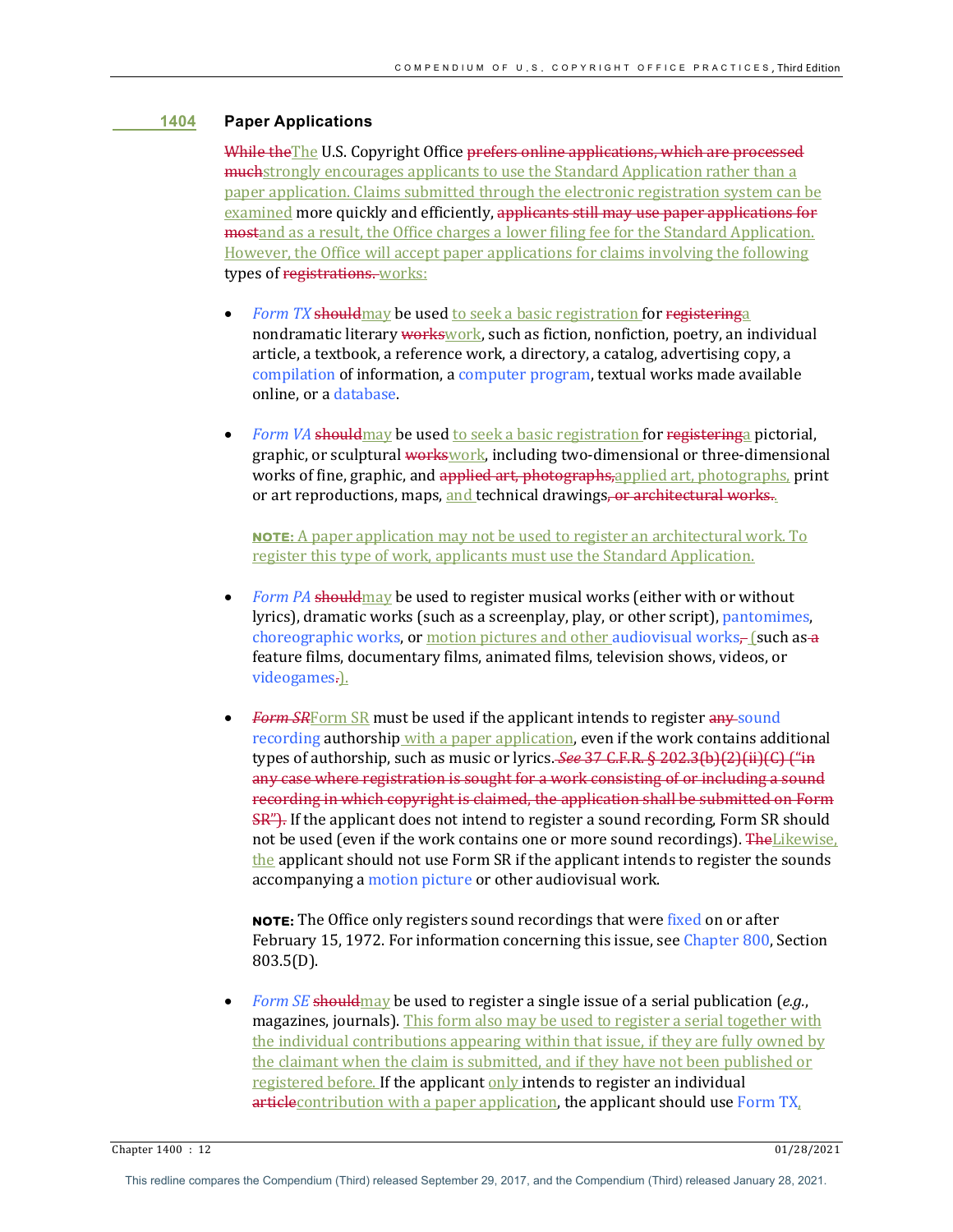Form VA, or Form PA instead of Form SE. For a detailed discussion of single issue serials, see Chapter 700, Section 712. Registration for a group of serials or a group of contributions to a periodical is also permissible. For a detailed discussion of these group registration options and their eligibility requirements, see Chapter 1100, Sections 1109 and 1115.

- *Form MW* should must be used to register a claim in a mask work that is fixed in a semiconductor chip product by or under the authority of the owner of the mask work. A mask work is a series of related images, however fixed or encoded, having or representing the predetermined, three-dimensional pattern of metallic, insulating, or semiconductor material present or removed from the layers of a semiconductor chip product, and in which the relation of the images to one another is such that each image has the pattern of the surface of one form of the semiconductor chip product. For more information on mask works, see Chapter 1200.
- *Form D-VH* should must be used to register a claim in a vessel design. These forms apply only to water crafts that are designed and capable of (i) independently steering a course on or through water by themselves or via propulsion, and (ii) transporting one or more passengers. For more information on vessel designs, see Chapter 1300.

#### **1402.4(C) Multiple Types of Works**

For both the online application and paper applications, an applicant may use one application to register different types of authorship. For example, an applicant may register a claim for a book that includes both text and photographs using one application, under certain circumstances. In such a case, the applicant should select the type of work or the paper application that corresponds to the predominant form of authorship in that work. For instance, if the applicant intends to register a novel that contains only a few photographs, the applicant should select Literary Work when completing an online application, or should use Form TX when completing a paper application. If the book mostly contains photographs with a small amount of text, the applicant should select Work of the Visual Arts when completing an online application or should use Form VA when completing a paper application. If the types of authorship are roughly equal, the applicant may choose the type of work or the paper application that would be appropriate for either type of authorship. The one exception is for a claim that includes any sound recording authorship. In this case, the applicant must select Sound Recording in the Type of Work field (in the case of an online application) or must use Form SR (in the case of a paper application), regardless of whether sound recording is the predominant form of authorship in the work. See 37 C.F.R. § 202.3(b)(2)(ii)(G).

## **1402.5 Single Applications**

For works created by a single author who wishes to register one work that was not created as a work made for hire, the U.S. Copyright Office developed a more simple application that requires less information than the Standard Application. This application is available only through the online registration system.

For guidance in determining whether an applicant is eligible to use the Single Application, see Chapter 600, Section 609.1.

Chapter 1400 : 13 01/28/2021

This redline compares the Compendium (Third) released September 29, 2017, and the Compendium (Third) released January 28, 2021.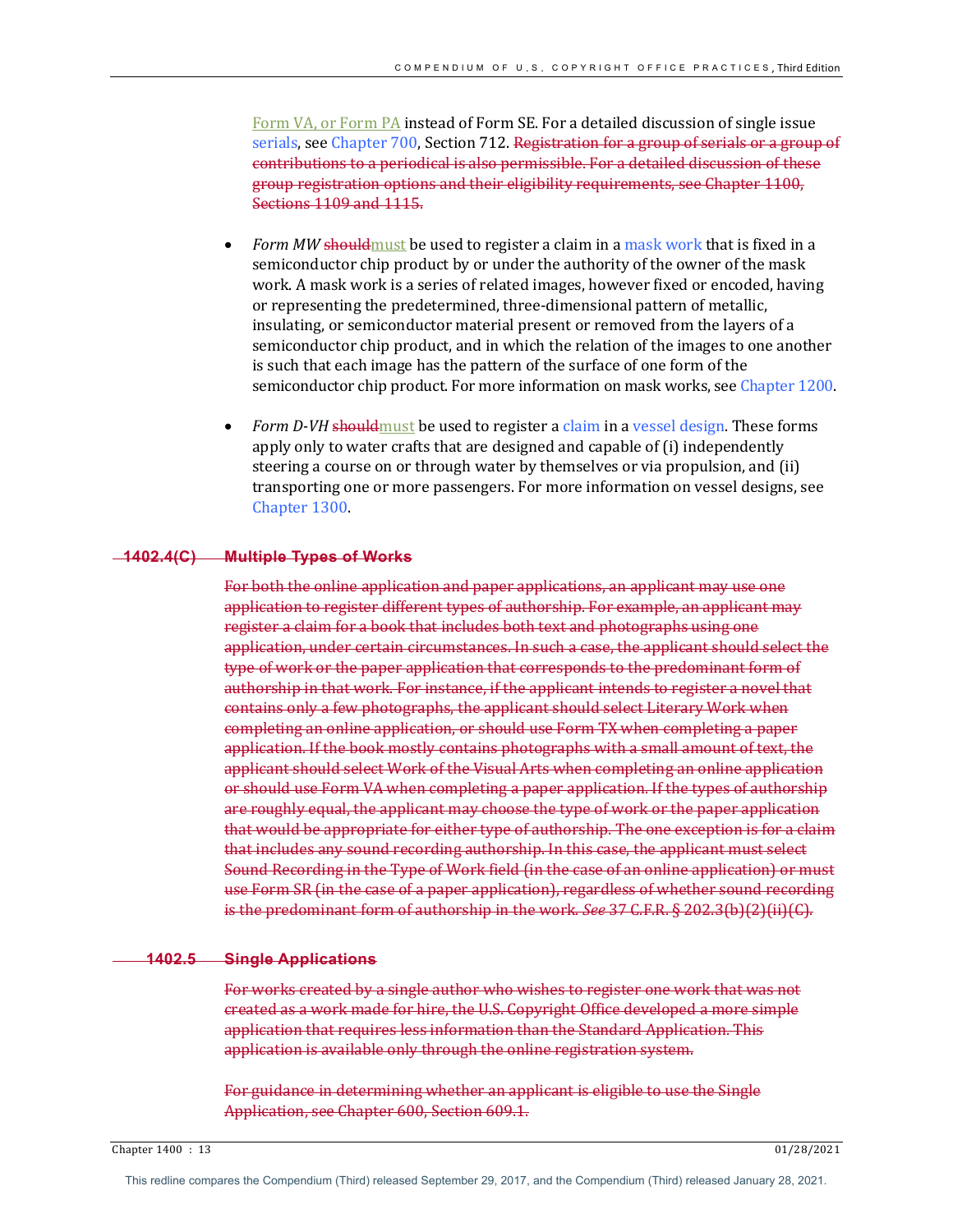1402.6When preparing a paper application applicants must use the official forms that are provided by the Office. The information provided on the application must be legible and should be typewritten or printed in black ink. If an applicant needs more space, he or she may provide additional information with a continuation sheet submitted on Form CON.

The applications listed above may not be used to seek a supplementary registration, a renewal registration, or a registration for a restored work. See Streamlining the Single Application and Clarifying Eligibility Requirements, 83 Fed. Reg. 5227, 5229 (Feb. 6, 2018).

Likewise, these forms may not be used to register a group of related works, unless it is expressly permitted under the Office's regulations. Specifically, Form VA may be used to register a group of updates or revisions to a photographic database, and Form TX must be used to register a group of updates or revisions to any other type of database. *See id.*  $\S$  202.3(b)(5)(ii)(A).

# **1405 The Single Application**

The Single Application is an online form designed for authors who file the simplest kind of claims. The U.S. Copyright Office charges a lower filing fee for this application, which is intended to benefit individual creators and encourage them to register their works.

This application may be used to register one work by one author that is solely owned by that individual. It also may be used to register one sound recording and one musical work, literary work, or dramatic work if certain requirements have been met. For detailed information concerning these requirements see Sections 1405.1 through 1405.7 below.

If the Office determines that a particular work does not satisfy these requirements, it will refuse registration and instruct the applicant to resubmit the claim using the Standard Application. If the applicant wishes to proceed with the claim, he or she must submit a new application, filing fee, and another copy or phonorecord of the work. The effective date of registration will be based on the date that the new submission is received by the Office.

*See generally* Streamlining the Single Application and Clarifying Eligibility Requirements, 83 Fed. Reg. 66,627 (Dec. 27, 2018); Streamlining the Single Application and Clarifying Eligibility Requirements, 83 Fed. Reg. 5227 (Feb. 6, 2018); Single Application Option, 78 Fed. Reg. 38,843 (June 28, 2013).

# **1405.1 Who May File the Single Application?**

To access the Single Application, the applicant must log into the electronic registration system and select the link designated for claims involving "one work by one author." Before proceeding with this form, the applicant must confirm that he or she has read and understood the eligibility requirements that govern the Single Application. For guidance on how to complete the various fields in this application, applicants should consult *Using the Single Application (Circular 11)* and the help text that accompanies this form.

Chapter 1400 : 14 01/28/2021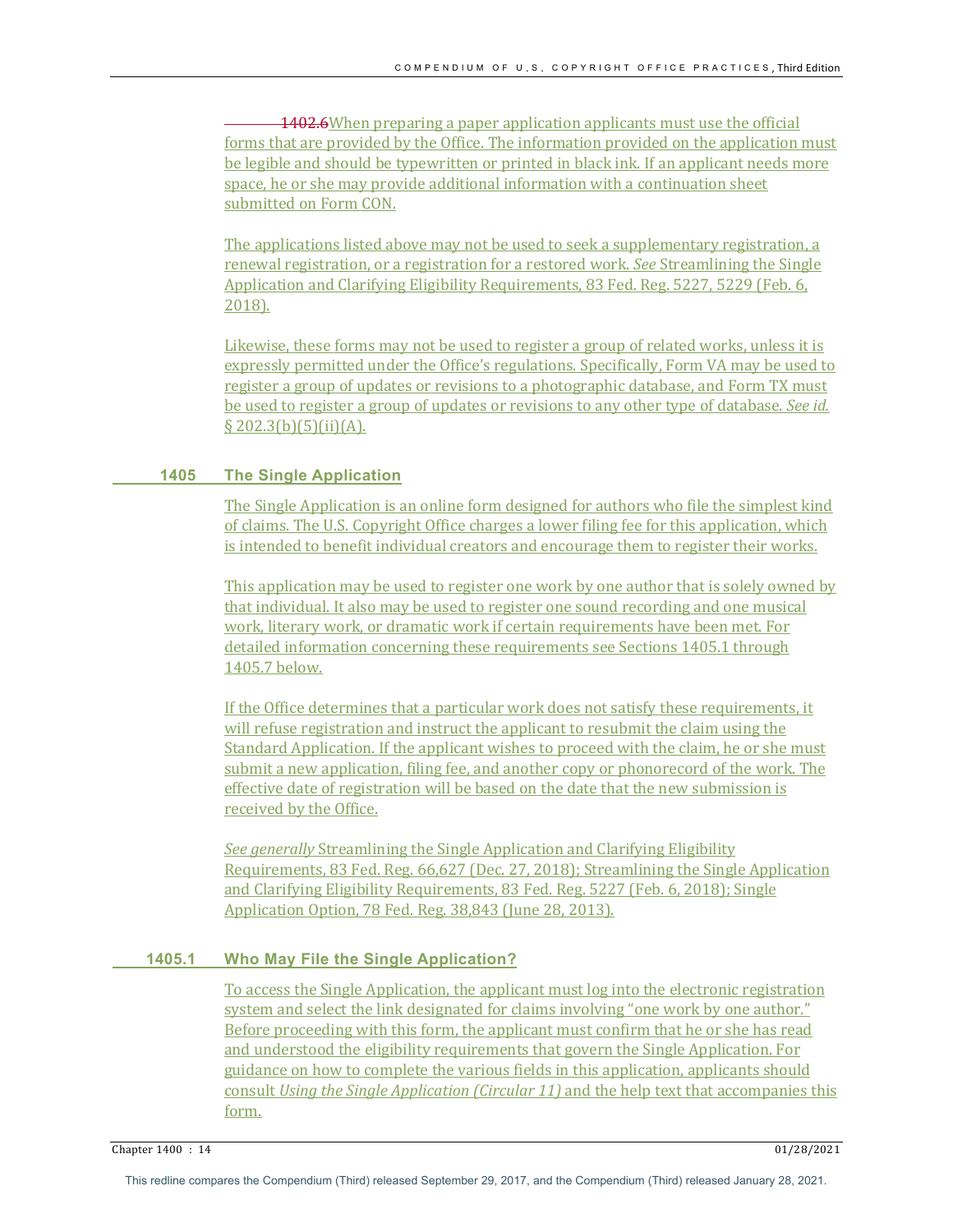A Single Application may be certified and submitted by the individual who created the work. But the U.S. Copyright Office recognizes that many authors are not familiar with the electronic registration system, and some individual creators may prefer to have an authorized agent submit the application on their behalf. Therefore, the Office will accept an application that has been certified and submitted by a duly authorized agent, provided that the agent is identified in the Correspondent section of the form. *See* 37 C.F.R.  $\S 202.3(c)(1)$ ,  $(3)(i)$ . If the Office determines that a third party filed a Single Application, but failed to identify itself in the form, the Office will refuse to register the claim. *See* Streamlining the Single Application and Clarifying Eligibility Requirements, 83 Fed. Reg. 5227, 5229 (Feb. 6, 2018).

## **1405.2 Eligibility Requirements**

An applicant may register a claim with the Single Application, provided that the following conditions have been met:

- The claim must be limited to one work.
- The work must be created by one individual.
- All of the content appearing in the work must be created by that same individual.
- The individual must be the sole owner of all rights in the work.

# *See* 37 C.F.R. § 202.3(b)(2)(i)(B)*(1).*

As a general rule, the Single Application may be used to register only one work by one author, but there is a limited exception for sound recordings. Specifically, this application may be used to register one sound recording and one musical work, literary work, or dramatic work—notwithstanding the fact that a sound recording and the work embodied in that recording are separate works. To do so, applicants must satisfy the following conditions (in addition to the other requirements listed above):

- The author of the sound recording and the work embodied in that recording must be the same individual.
- That individual must own the copyright in both works.
- That individual must be the only person featured in the sound recording.
- The works must be embodied in the same phonorecord.
- The works must be submitted for registration in Class SR.

# *See* 37 C.F.R. § 202.3(b)(2)(i)(B)*(2).*

These requirements are discussed in more detail in Sections 1405.4 through 1405.7. Works that do not satisfy these requirements cannot be registered with the Single Application.

Chapter 1400 : 15 01/28/2021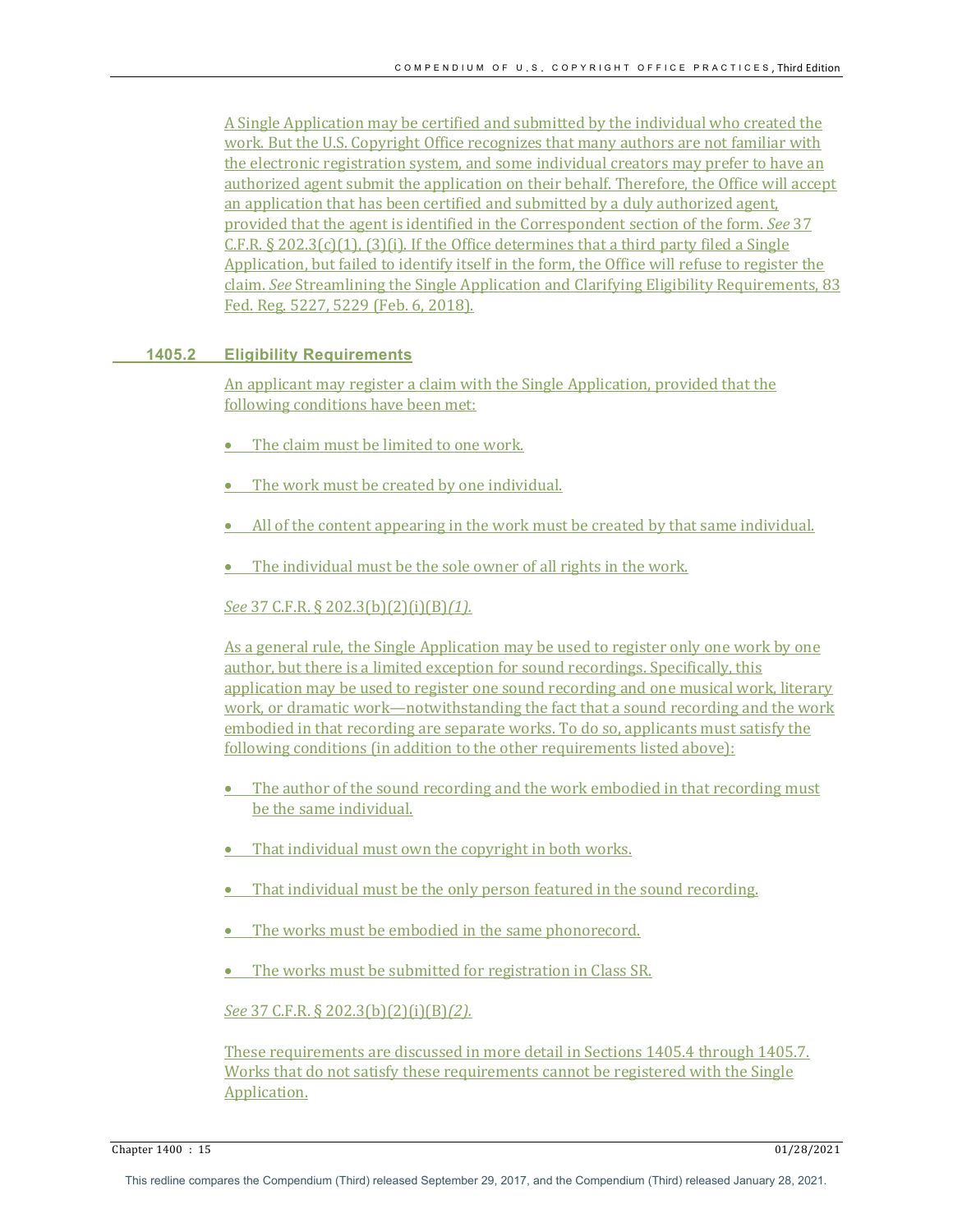*See generally* Streamlining the Single Application and Clarifying Eligibility Requirements, 83 Fed. Reg. 5227, 5228 (Feb. 6, 2018).

# **1405.3 Works That Cannot Be Registered with the Single Application**

The Single Application cannot be used to register the following types of works:

- Works made for hire.
- Works created by two or more authors.
- Works with more than one owner.

In particular, this form cannot be used to register the following works, because they contain multiple works of authorship or because these claims tend to be very complex:

- Collective works.
- Databases.
- Websites.
- Choreographic works.
- Architectural works.
- Secure tests.
- $\bullet$  A unit of publication.
- Two or more works that may be eligible for a group registration.

# *See* 37 C.F.R. § 202.3(b)(2)(i)(B)*(3).*

To register claims involving these works, applicants must submit a Standard Application, a paper application, or one of the applications described in Section 1406.

Applicants may not use the Single Application if the deposit contains material created by two or more authors (even if they only intend to register material created by one of those individuals). For the same reason, this application may not be used to register a derivative work based on a preexisting work by a different author. And a work created solely by one individual cannot be registered with the Single Application if the author transferred his or her rights to another party, if the work is co-owned by two or more parties, or if the author is deceased.

For additional information concerning these restrictions, see Sections 1405.4 through 1405.7.

Chapter 1400 : 16 01/28/2021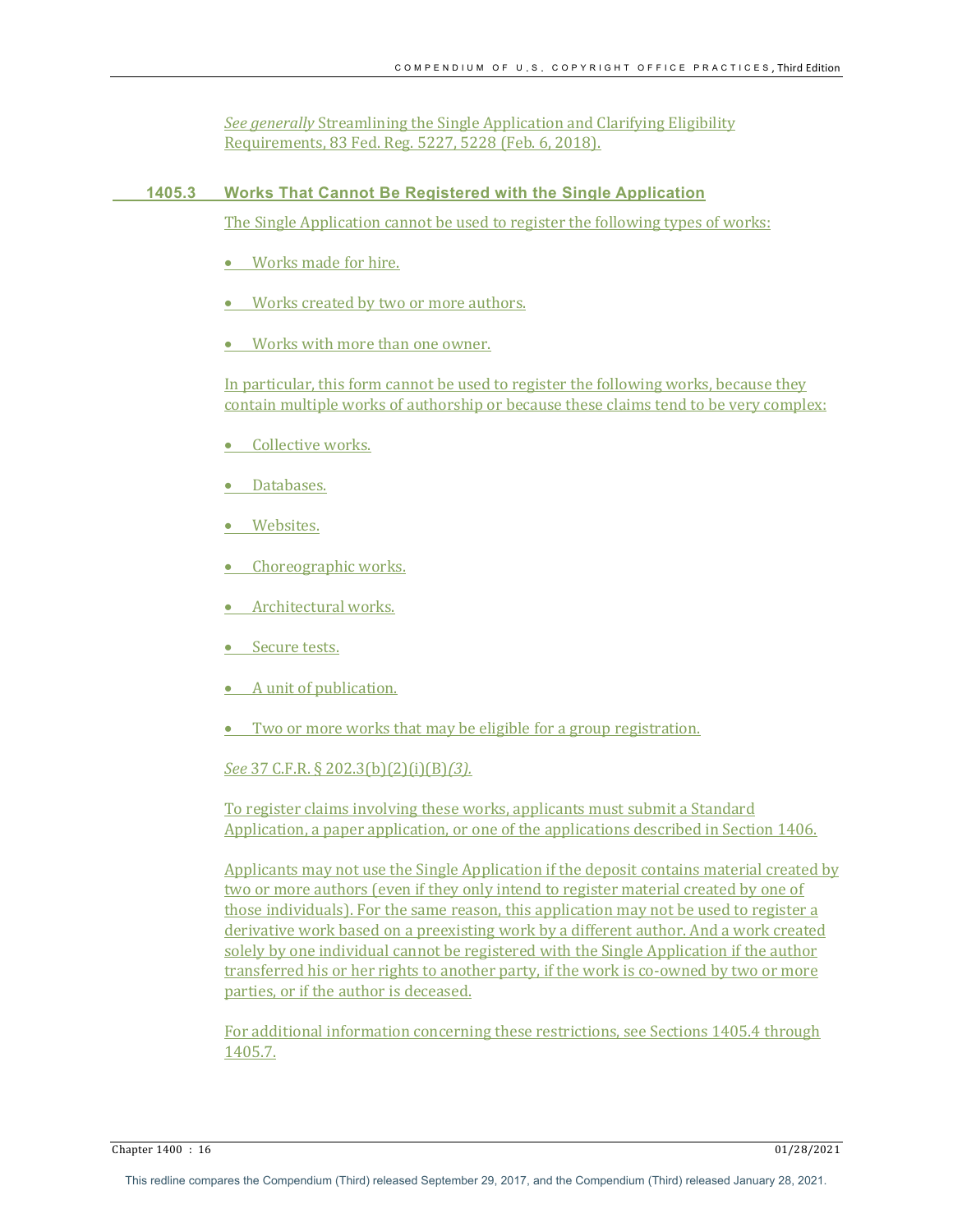*See generally* Streamlining the Single Application and Clarifying Eligibility Requirements, 83 Fed. Reg. 5227, 5229 (Feb. 6, 2018); Single Application Option, 78 Fed. Reg. 38,843, 38,844 (June 28, 2013).

## **1405.4 The One Work Requirement**

The Single Application may be used to register one work, provided that the applicant satisfies the other eligibility requirements for this form.

The following are representative examples of works that may qualify as one work for purposes of the Single Application:

*Literary Works:*

- One poem.
- One short story.
- One essay.

#### *Visual Art Works:*

- One photograph.
- One fabric design.
- One sculpture.
- One piece of jewelry (not a collection or set of multiple jewelry pieces).
- $\bullet$  One illustration (not multiple illustrations on the same page).
- One technical drawing of one object.

# *Dramatic Works, Audiovisual Works, and Motion Pictures*

- One stage play.
- One screenplay.
- One "selfie video" featuring one person.

Chapter 1400 : 17 01/28/2021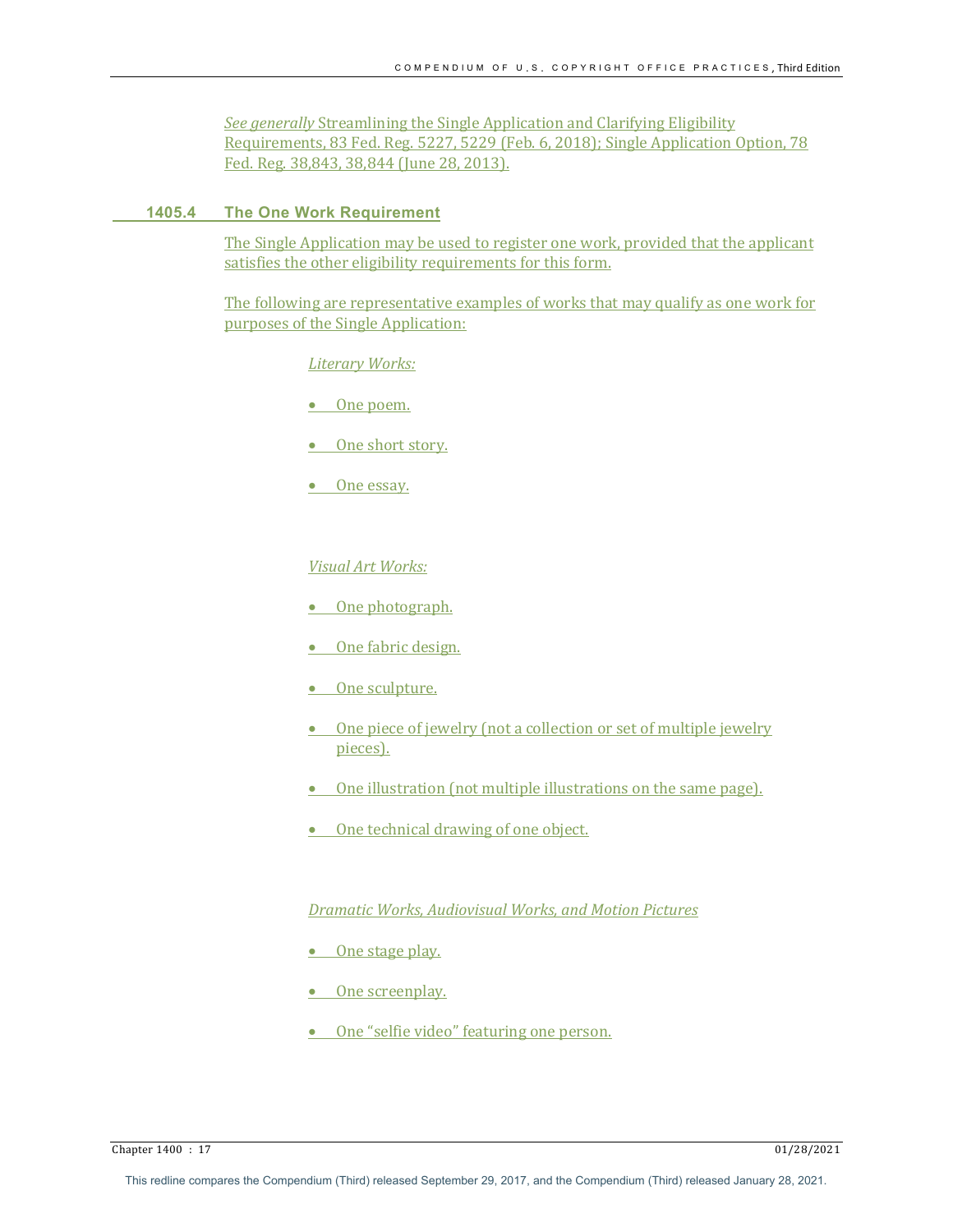## *Musical Works and Sound Recordings*

A song and a sound recording are separate works. Therefore, the Single Applicant may be used to register:

- One song containing music and lyrics.
	- $\circ$  The applicant may submit sheet music to register the music and lyrics of one song if the same individual is the author/owner of both the music and lyrics of the song.
- One sound recording.
	- $\circ$  The applicant may register a sound recording if the same individual is the author/owner of the sound recording, and if that individual is the only performer featured in the recording.

As discussed in Section 1405.2, a musical work and a sound recording may both be registered with the Single Application if the following requirements have been met:

- One song consisting of music, lyrics, and sound recording.
	- $\circ$  The applicant must submit a recording of the song, the same individual must be the author/owner of the music, lyrics, and the sound recording, and that individual must be the only performer featured in the recording.
- One musical arrangement and one sound recording.
	- $\circ$  The applicant must submit a recording of the musical arrangement, the same individual must be the author/owner of both the arrangement and the sound recording, and that individual must be the only performer featured in the recording.

The following are representative examples of works that do *not* qualify as a one work for purposes of the Single Application:

• Two poems.

• Two articles.

- Two or more illustrations on a single page.
- Two or more drawings on separate pages.

Chapter 1400 : 18 01/28/2021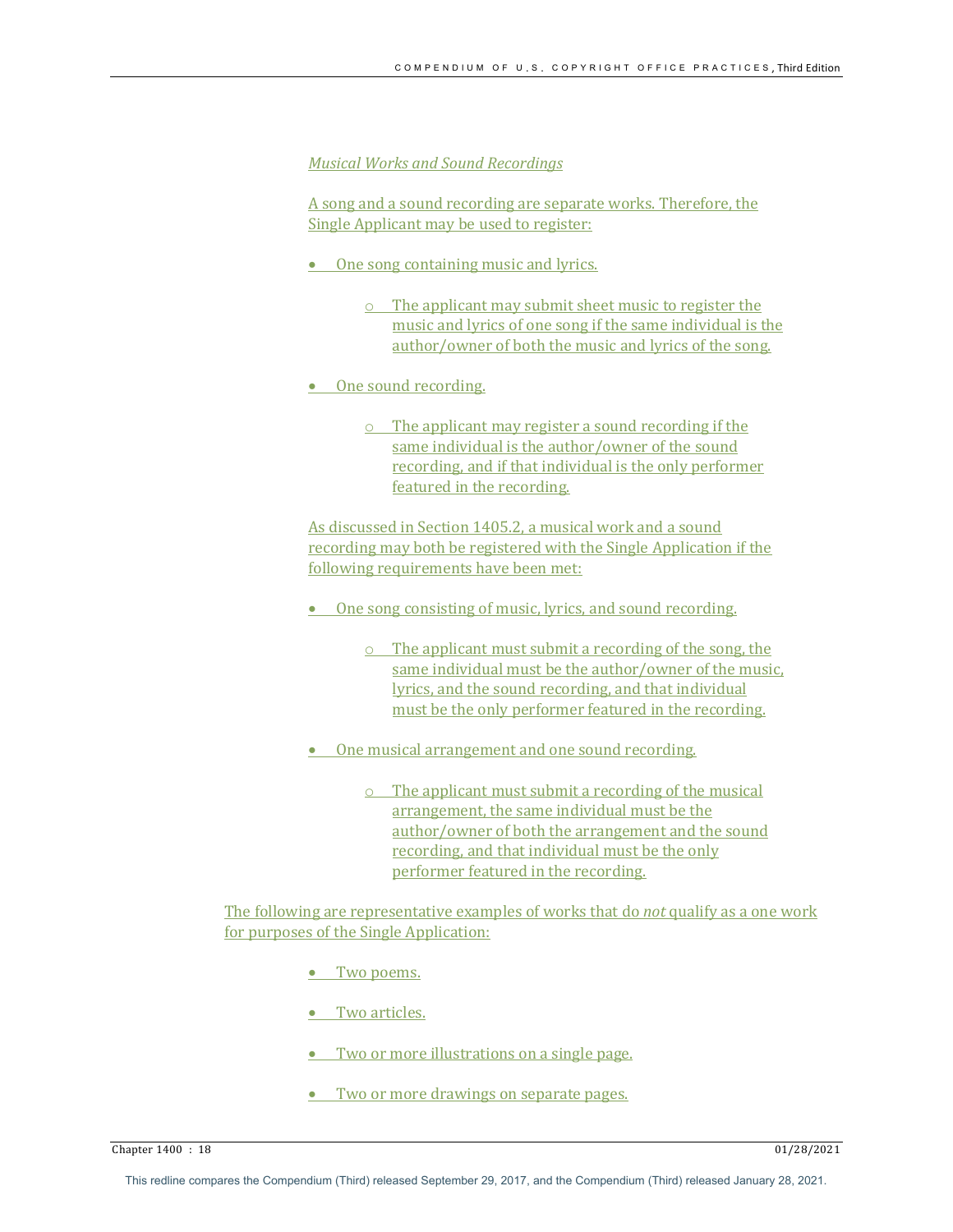- A portfolio of photographs.
- A collection or set containing multiple pieces of jewelry.
- Two or more songs.
- A song and liner notes.
- Two or more sound recordings.
- Different versions of a sound recording.
- More than one version of a script or treatment.
- A collective work, such as an album, periodical, newspaper, magazine, newsletter, journal, anthology, book of poems or short stories, or any other work that contains a number of separate and independent works.
- Multiple contributions to a collective work.
- Two or more works physically bundled together by the claimant for distribution to the public as a single, integrated unit and first published in that integrated unit, such as a box of greeting cards, a book published with a CD-ROM, a box set of music CDs, or a board game with printed instructions, playing pieces, and a game board. (For a definition and discussion of the unit of publication option, see Chapter 1100, Section 1103.)
- Two or more works that may be registered using a group registration option. (For information concerning this procedure, see Chapter 1100.)
- A multi-part work, such as a series of books or photographs.
- A website.

# **1405.5 The One Author Requirement**

The Single Application may be used to register one work created by one individual, provided that the applicant satisfies the other eligibility requirements for this form.

The following are representative examples of works created by one person:

• One essay written and solely owned by Simone Stucker.

Chapter 1400 : 19 01/28/2021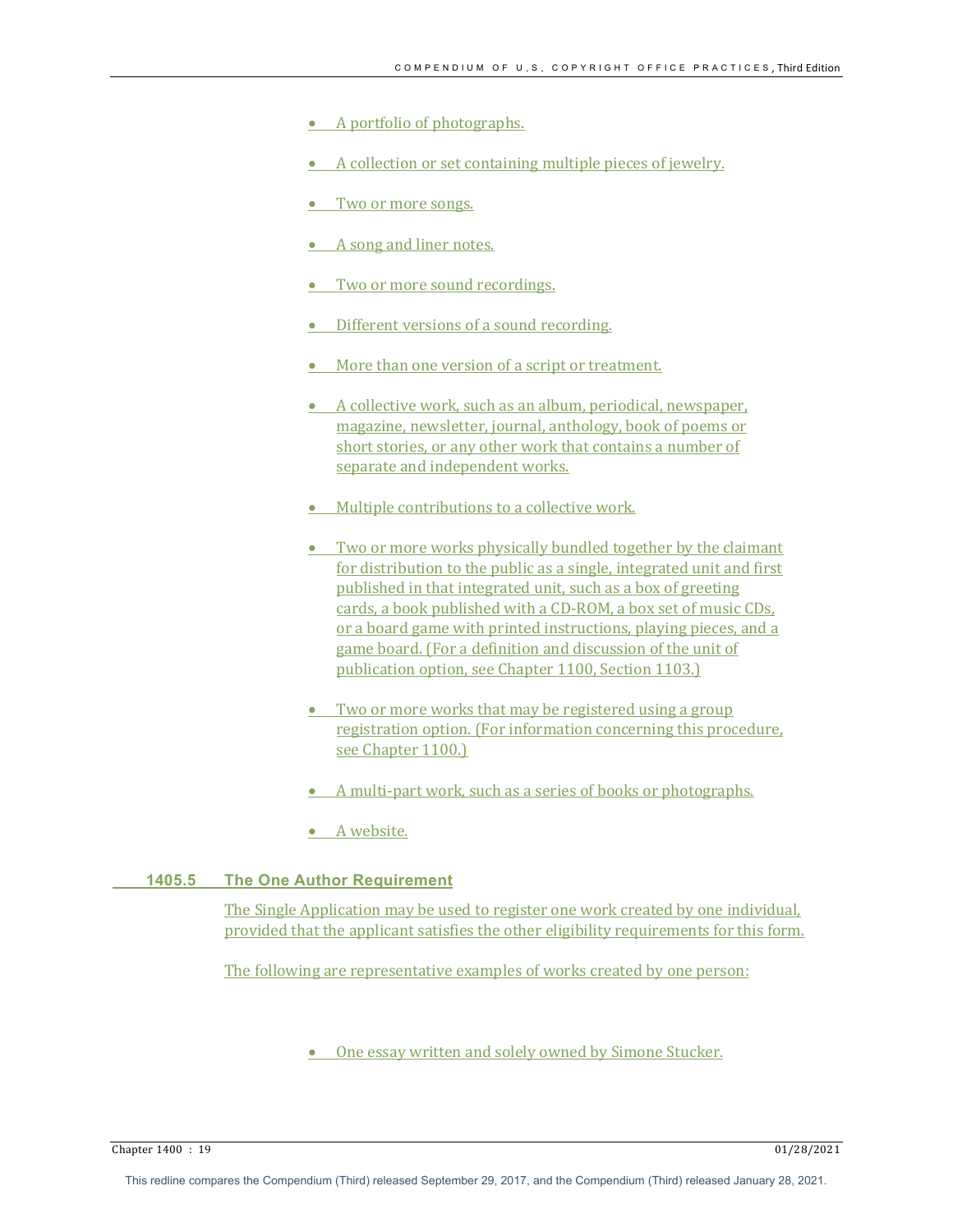- One children's book containing text and illustrations created and solely owned by Franklin Hooker.
- One photograph taken and solely owned by Douglas Brewer.
- One sound recording containing music written, recorded, and solely owned by Felicia Driver.
	- **O NOTE:** Felicia must be the author/owner of both the music and the sound recording, and she must be the only performer in the recording.
- One song containing music and lyrics written and solely owned by Edward Boxer.
	- o **NOTE:** If the applicant submits a recording of the song, Edward must be the author/owner of both the song and the sound recording, and he must be the only performer in the recording, such as a songwriter's solo performance of the song.

As discussed in Section 1405.3, the Single Application may not be used if the work was created by two or more individuals or if it was created as a joint work. (For a definition and discussion of joint works, see Chapter 500, Section 505.) The following are representative examples of works created by more than one author that are not eligible for this form:

- One comic book containing text written by one individual and illustrations drawn by another individual.
- One screenplay co-written by two individuals.
- One song containing music written by one individual and lyrics written by another individual.
- One sound recording containing music written by one individual and performed by another individual.
- Any sound recording created by two or more performers or musicians.
- Any motion picture or other audiovisual work that includes directing, editing, writing, or other authorship by more than one person.

Likewise, the Single Application may not be used to register a work created by or on behalf of a company, an organization, or any other legal entity, or a work created as a work made for hire. (For a definition and discussion of works made for hire, see Chapter

Chapter 1400 : 20 01/28/2021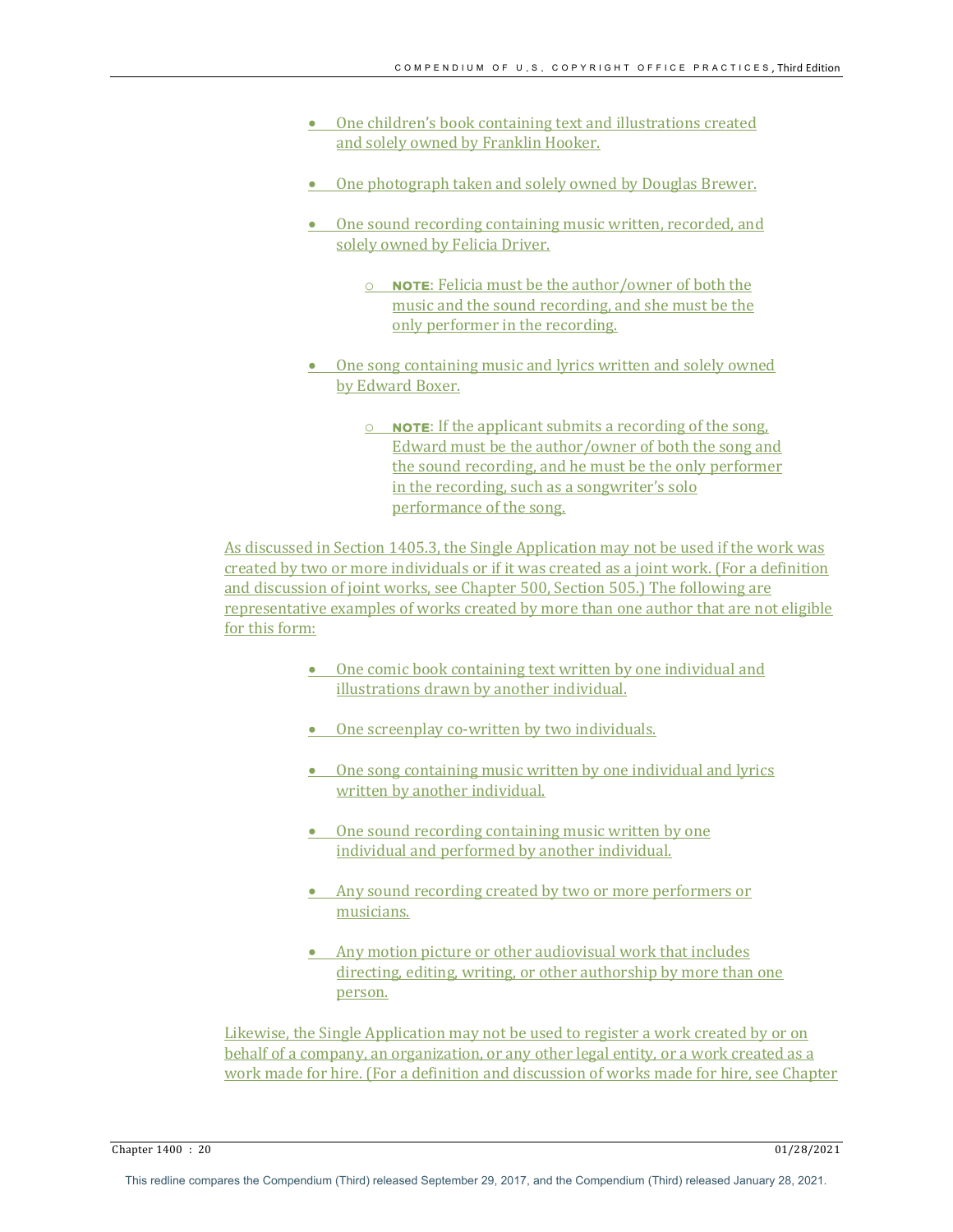500, Section 506.) The following are representative examples of works that do not qualify as a work created by an individual author:

- One piece of jewelry created by Phoebe Snow Designs, Inc.
- One photograph taken by an employee of Sue Saint Marie Studios.
- One song specially ordered or commissioned by Smooth Ride Music, LLC for use as a contribution to a collective work.
- One videogame created by the employees of the Chessie Katz game development company.

# **1405.6 The One Owner Requirement**

The Single Application may be used to register one work by one author if that individual is the sole owner of the copyright in that work, and if the applicant satisfies the other eligibility requirements for this form.

An applicant may not use the Single Application if the copyright or any of the exclusive rights in the work are owned or co-owned by two or more individuals. This form may not be used if the copyright is owned by a company, an organization, or other legal entity. It may not be used if the author transferred the copyright or any of the exclusive rights to a third party, either by written agreement or by operation of law. Likewise, this form may not be used if the author is deceased. (For a discussion of copyright ownership and transfers, see Chapter 600, Sections 619 and 620.)

The following are representative examples of works that cannot be registered with the Single Application, because they are owned or co-owned by more than one party, or because the works are not solely owned by the author:

- One stage play co-owned by the composer and the librettist of the work.
- $\bullet$  One song written by a composer who transferred the copyright to his music publishing company.
- One sound recording co-owned by the artists and musicians who performed the work.
- One article written by a freelance writer who assigned the copyright to her closely held company.
- A published novel by an author in which the publisher has acquired an exclusive license in the right of reproduction and distribution.

Chapter 1400 : 21 01/28/2021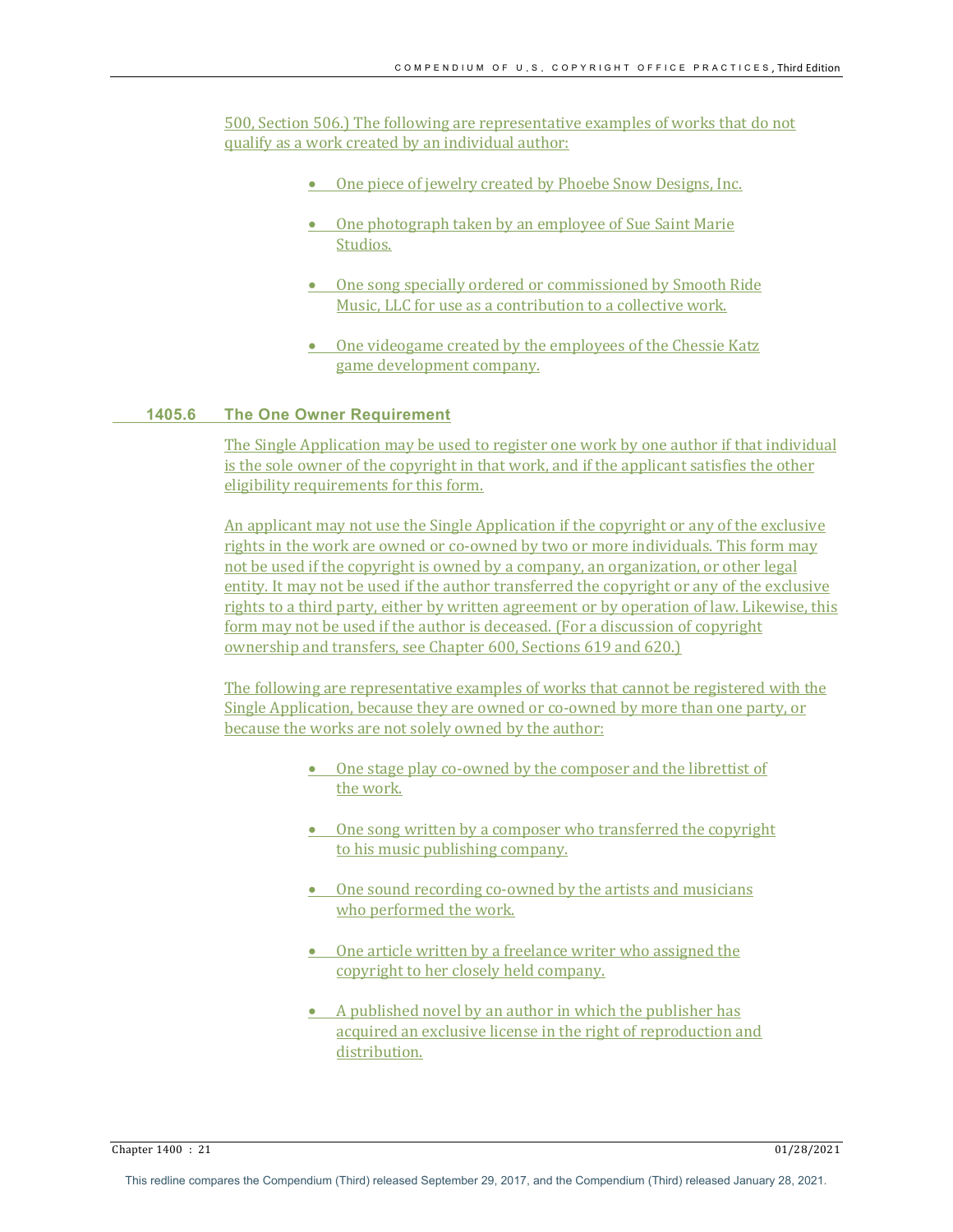- One photograph taken by a photographer who granted the exclusive right of reproduction to a stock photography service and therefore no longer owns all of the rights in the work.
- $\bullet$  One treatment written by a screenwriter who gave a motion picture studio the exclusive right to produce his work as a motion picture and therefore no longer owns all of the rights in the work.

#### **1405.7 Content Requirements**

The Single Application may be used to register one work if all of the content was created by the same individual, and if the applicant satisfies the other eligibility requirements for this form.

The following are representative examples of works that satisfy this requirement:

- $\bullet$  One travel book containing text, illustrations, and photographs created by Christopher Wren.
- One song containing music and lyrics created by Danielle **Running Horse.** 
	- **O NOTE:** If the applicant submits a recording of the song, Danielle must be the author/owner of both the song and the sound recording, and she must be the only performer featured in the recording.
- A musical work and sound recording created by Alicia Fox.
	- o **NOTE:** Alicia must be the sole author/owner of both the sound recording and the musical work, and she must be the only performer featured in the recording.
- One nature video containing script, direction, cinematography, and narration by Jonathan Bass.
- A translation by a single author of a work that is in the public domain.

The Single Application may not be used if the work contains material created by two or more authors, even if the applicant does not intend to name the other authors in the application and does not intend to claim their contributions in the application.

The following are representative examples of works containing material created by two or more authors that cannot be registered with this form:

> • A novel written by one individual with an introduction and an afterword written by two other individuals.

Chapter 1400 : 22 01/28/2021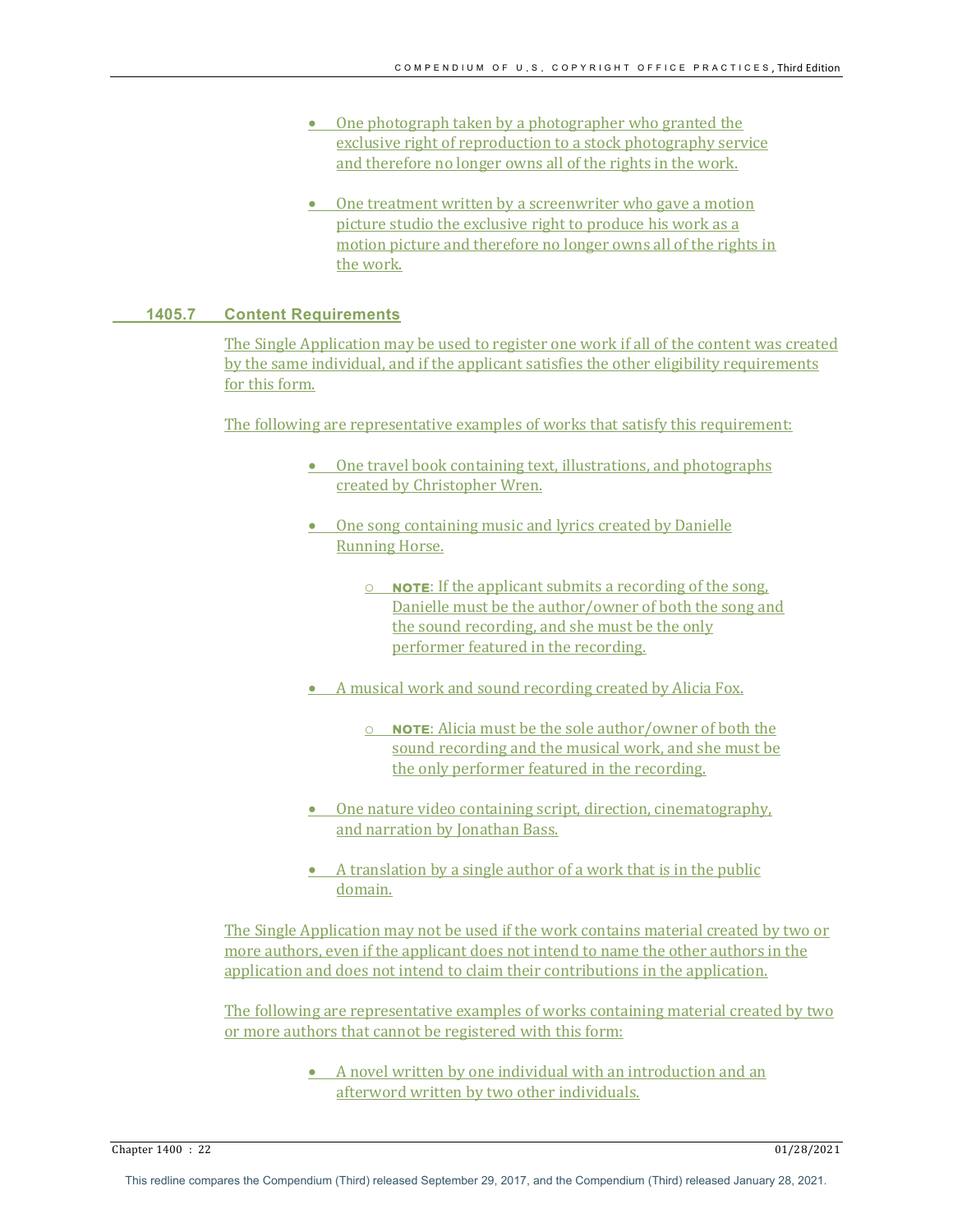- A translation by a different author of a work that is not in the public domain.
- An album containing music, lyrics, liner notes, and sound recordings created by three different individuals.
- A sound recording containing a song written by one individual that was performed by a different individual.
- A musical work created by one individual embodied in a sound recording created by a different author.
- A motion picture that includes directing, editing, writing, or other authorship by more than one person.

#### **1406 Group Registration Applications**

As a general rule, applicants should file separate applications, deposit  $\text{copy(ies)}$ , and filing fees for each work they seek to register. In certain limited circumstances, there are options available for registering groups of related works with one application, one filing fee, and one set of deposit copies. In some cases, All of these group registration options have specific application requirements, which are discussed below.

#### **1402.6(A)**

# **1406.1 Group Registration of Unpublished Works (GRUW)**

In certain cases, an applicant may register up to ten unpublished works with one application, one filing fee, and one set of deposit copies. An applicant also may register up to ten unpublished sound recordings and ten musical works, literary works, or dramatic works if certain requirements are met. In both cases, the applicant must use the online application designated for "unpublished works." The Standard Application or a paper application may not be used for this type of claim.

For information concerning the registration requirements for a group of unpublished works, see Chapter 1100, Section 1106. For guidance in completing the online application, see Chapter 1100, Section 1106.5.

#### **1406.2 Group Registration of Serials: Online Application / Form SE/Group (GRSE)**

SerialsAs mentioned in Section 1403, serials are works issued, or intended to be issued, in successive parts bearing numerical or chronological designations and intended to be continued indefinitely and include. This category includes but areis not limited to periodicals, newspapers, periodicals (including newspapers), magazines, bulletins, newsletters, newsletters, annuals, blogs, journals, and proceedings of societies that are created as works made for hire..

In certain cases, an applicant may register a group of serials by using an online application or a paper application submitted on Form SE/Group. For information

Chapter 1400 : 23 01/28/2021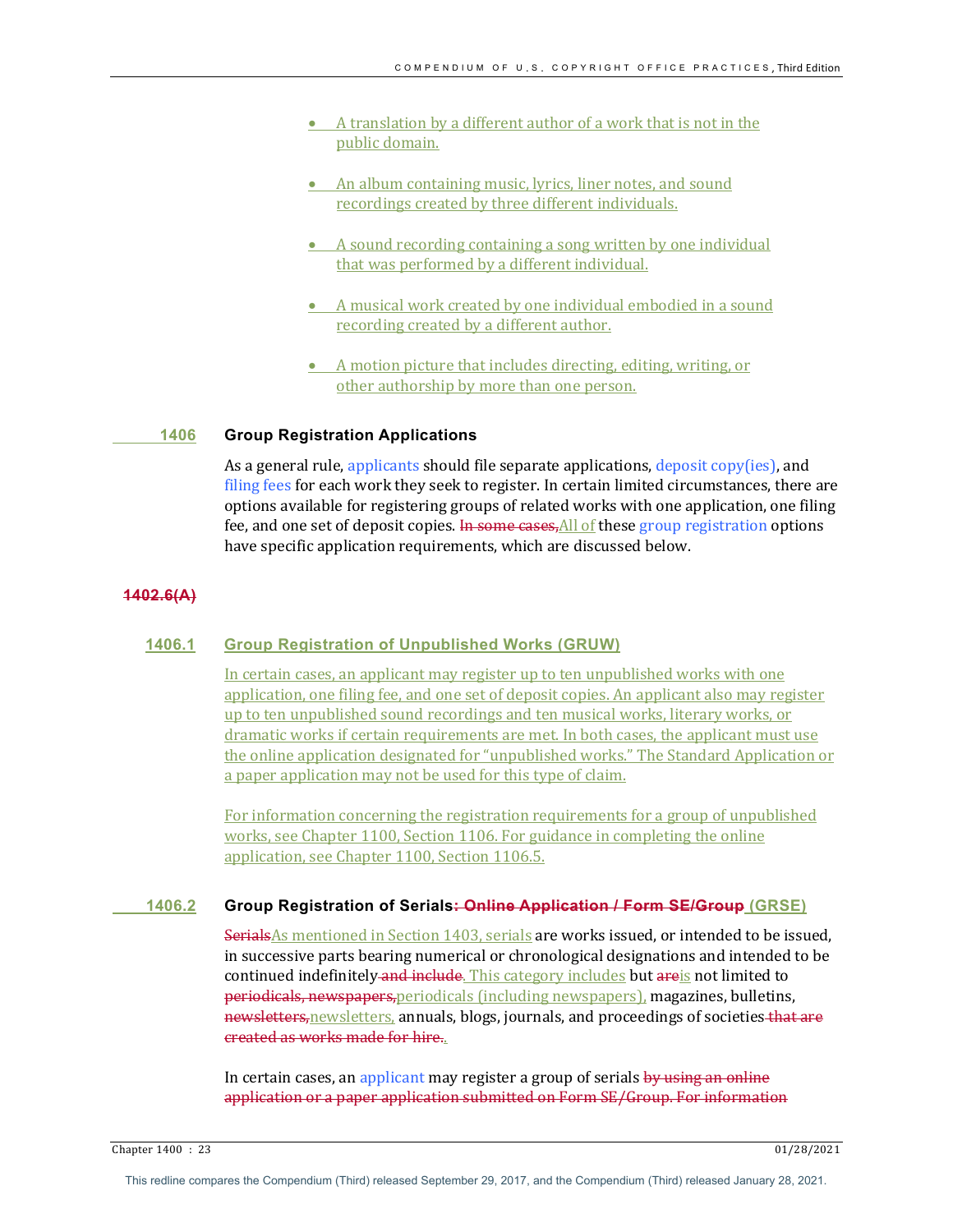concerning the registration requirements for this group registration option, see Chapter 1100, Sections 1109.2 through 1109.5. For guidance in completing an application to register a group of serials, see Chapter 1100, Section 1109.7 with one application, one filing fee, and one set of deposit copies. To do so, the applicant must use the online application designated for "Serial Issues." The Standard Application for a "Literary Work" or a "Single Serial Issue" or a paper application may not be used to register this type of claim.

#### **1402.6(B) Group Registration of Daily Newspapers and Daily Newsletters: Form G/DN**

In certain cases, applicants may register a group of daily newspapers or a group of daily newsletters by using a paper application submitted on Form G/DN. At present, applicants may not use the online application to register a group of newspapers or newsletters.

Newspapers are a specific type of serial mainly designed to be a primary source of written information on current events (whether local, national, or international in scope) that contain a broad range of news on all subjects and activities that are not limited to any specific subject matter and are intended for the general public or a particular group.

Newsletters are a specific type of serial that are published and distributed by mail or electronic media at least two days per week and that contain information of interest chiefly to a special group (including trade and professional associations, corporations, schools, colleges, and churches). Newsletters generally are available by subscription and are unavailable on newsstands.

For information concerning the registration requirements for these group registration optionsa group of serial issues, see Chapter 1100, Sections 1110 and 1111. For guidance in completing Form  $G/DN1107.2$  through 1107.5. For guidance in completing the online application, see Chapter 1100, Section 1107.7.

# **1406.3 Group Registration of Newspapers (GRNP)**

Newspapers are periodicals that are mainly designed to be a primary source of written information on current events. A newspaper contains a broad range of news on all subjects and activities, and is not limited to any specific subject matter. They are intended either for the general public or a particular ethnic, cultural, or national group.

In certain cases, an applicant may register a group of newspaper issues with one application, one filing fee, and one set of deposit copies. To do so, the applicant must use the online application designated for "daily newspapers." The Standard Application or a paper application may not be used to register this type of claim.

For information concerning the registration requirements for a group of newspaper issues, see Chapter 1100, Section 1108. For guidance in completing the online application, see Chapter 1100, Section 44421108.6.

Chapter 1400 : 24 01/28/2021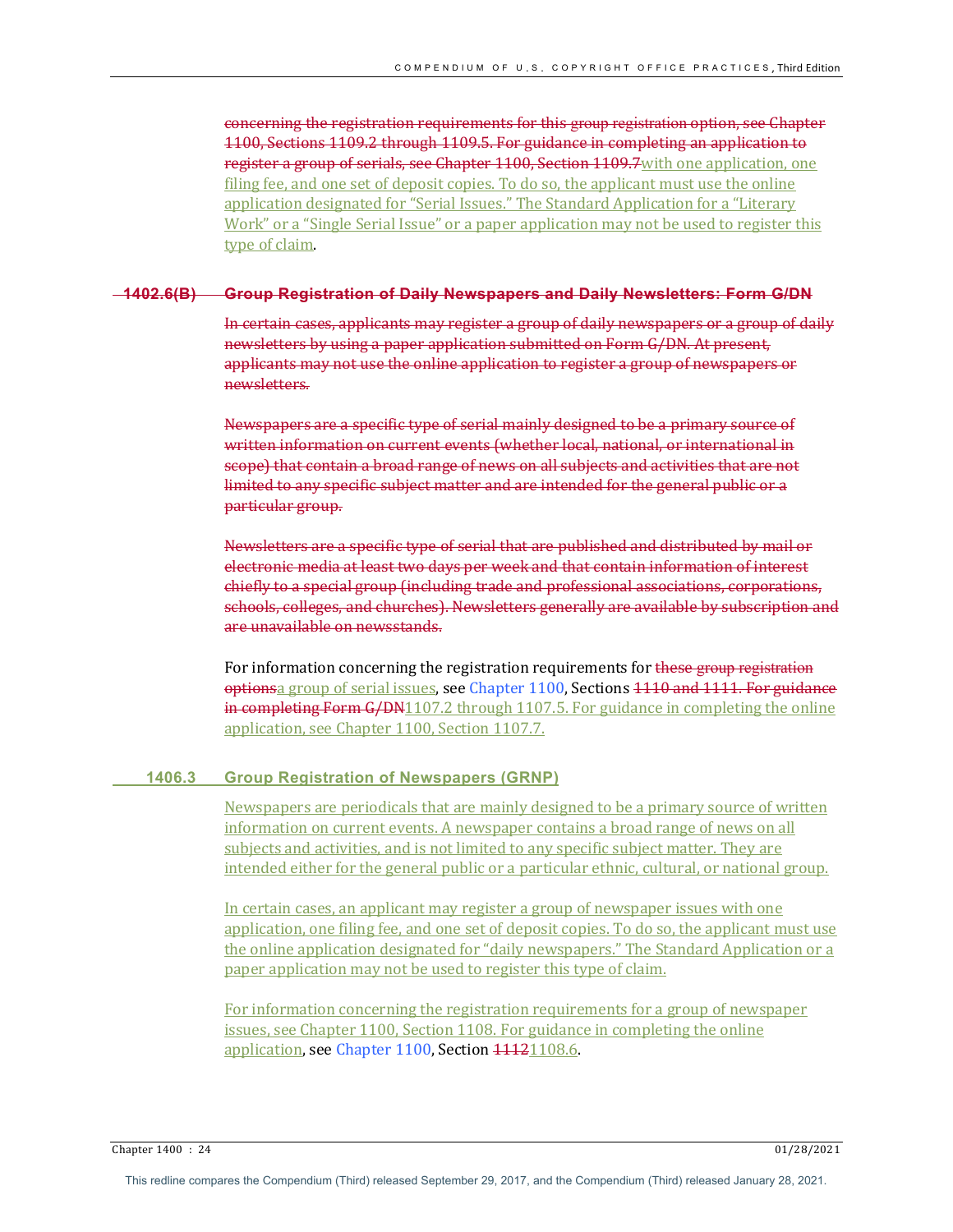# **1402.6(C)**

## **1406.4 Group Registration of ContributionsNewsletters (GRNL)**

Newsletters are a specific type of serial that are published and distributed by mail or electronic media at least two days per week and contain information chiefly of interest to Periodicalsa special group, such as trade and professional associations, schools, colleges, and churches. Newsletters generally are available by subscription, but are not available on newsstands.

In certain cases, applicantsan applicant may register a group of works that were first published as contributions to periodicals newsletters with one application, one filing fee, and one set of deposit copies. To do so, applicants the applicant must use the online application that is designated for this group registration option. Applicants may not use "daily newsletters." The Standard Application or a paper application may not be used to register this type of claim.

For information concerning the registration requirements for this group registration option, see Chapter 1100, Section 1115. For guidance in completing the online application, see Chapter 1100, Section 1115.7.

**NOTE:** In exceptional cases, the U.S. Copyright Office may waive the online filing requirement, subject to such conditions that the Associate Register of Copyrights and Director of the Office of Registration Policy and Practice may impose on the applicant. An applicant may submit a request to waive this requirement in writing. It should explain why the applicant is unable to use the online application, and it should be sent to the following address:

Associate Register of Copyrights and **Director of Registration Policy & Practice** Registration Program U.S. Copyright Office 101 Independence Avenue SE Washington, DC 20559

*See generally* Group Registration of Contributions to Periodicals, 82 Fed. Reg. 29,410 (June 29, 2017).

## **1402.6(D) Group Registration of Published Photographs: Online Application / Form GR/PPh/CON**

In certain cases, applicants may register a group of published photographs with one application, one filing fee, and one set of deposit copies.

An applicant may register a group of photographs with the online application, provided that the applicant contacts the Visual Arts Division at (202) 707-8202 to coordinate the filing and to obtain proper guidance concerning the information that should be included in the online application and the proper method for submitting the deposit copies. *See* Registration of Claims to Copyright, 76 Fed. Reg. 4072, 4075 (Jan. 24, 2011).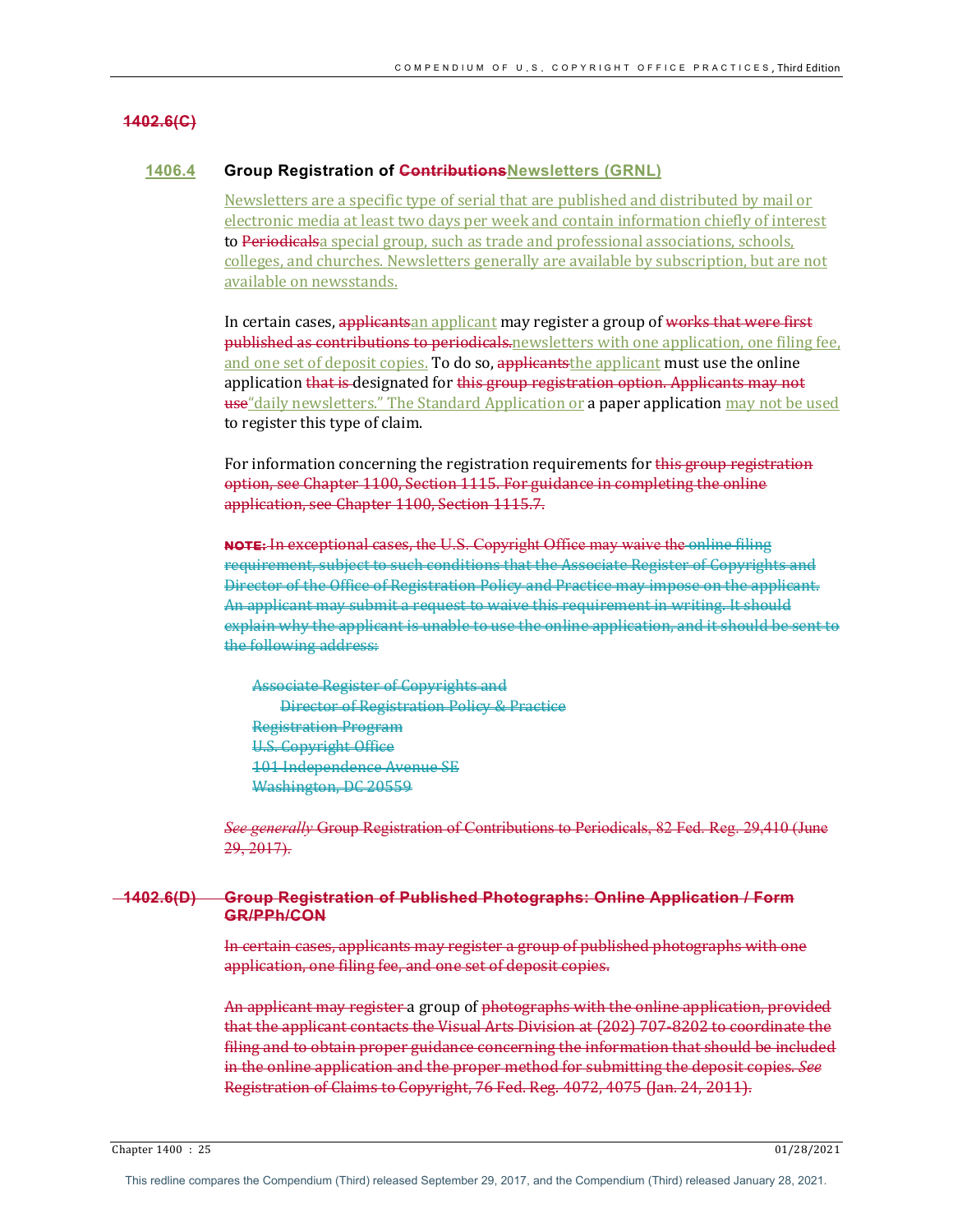In the alternative, an applicant may register a group of photographs with a paper application submitted on Form VA. An applicant may use Form GR/PPh/CON to provide titles, publication dates, and other identifying information for each photograph in the group. Completing Form GR/PPh/CON is optional, although it does provide certain advantages that are discussed innewsletter issues, see Chapter 1100, Section 4446.2.

For information concerning the registration requirements for this group registration option1109. For guidance in completing the online application, see Chapter 1100, Section 1116. For guidance in completing a paper application, see Chapter 1100, Section 1116.61109.7.

## **1402.7 1406.5 Group Registration of Contributions to Periodicals (GRCP)**

In certain cases, an applicant may register a group of works that were first published as contributions to periodicals. To do so, the applicant must use the online application designated for this group registration option. The Standard Application or a paper application may not be used to register this type of claim. For more information about exceptional cases eligible for waiving the online filing requirement, see Section 1411.

For information concerning the registration requirements for a group of contributions to periodicals, see Chapter  $1100$ , Section  $1110$ . For guidance in completing the online application, see Chapter 1100, Section 1110.7.

## **1406.6 Group Registration of Short Online Literary Works (GRTX)**

In certain cases, an applicant may register a group of short online literary works. To do so, the applicant must use the online application designated for this option. The Standard Application or a paper application may not be used for this type of claim. For information about exceptional cases eligible for waiving the online filing requirement, see Section 1411.

For information concerning the registration requirements for a group of short online literary works, see Chapter 1100, Section 1111. For guidance in completing the application for this type of claim, see Chapter 1100, Section 1111.7.

# **1406.7 Group Registration of Published Photographs (GRPPH) and Group Registration of Unpublished Photographs (GRUPH)**

In certain cases, applicants may register a group of photographs with one application, one filing fee, and one set of deposit copies. If the photographs have been published, the applicant must use the online application designated for "published photographs." If the photographs have not been published, the applicant must use the application designated for "unpublished photographs." The Standard Application or a paper application may not be used to register these types of claims.

For information concerning the registration requirements for a group of photographs, see Chapter 1100, Section 1114. For guidance in completing these applications, see Chapter 1100, Section 1114.6.

Chapter 1400 : 26 01/28/2021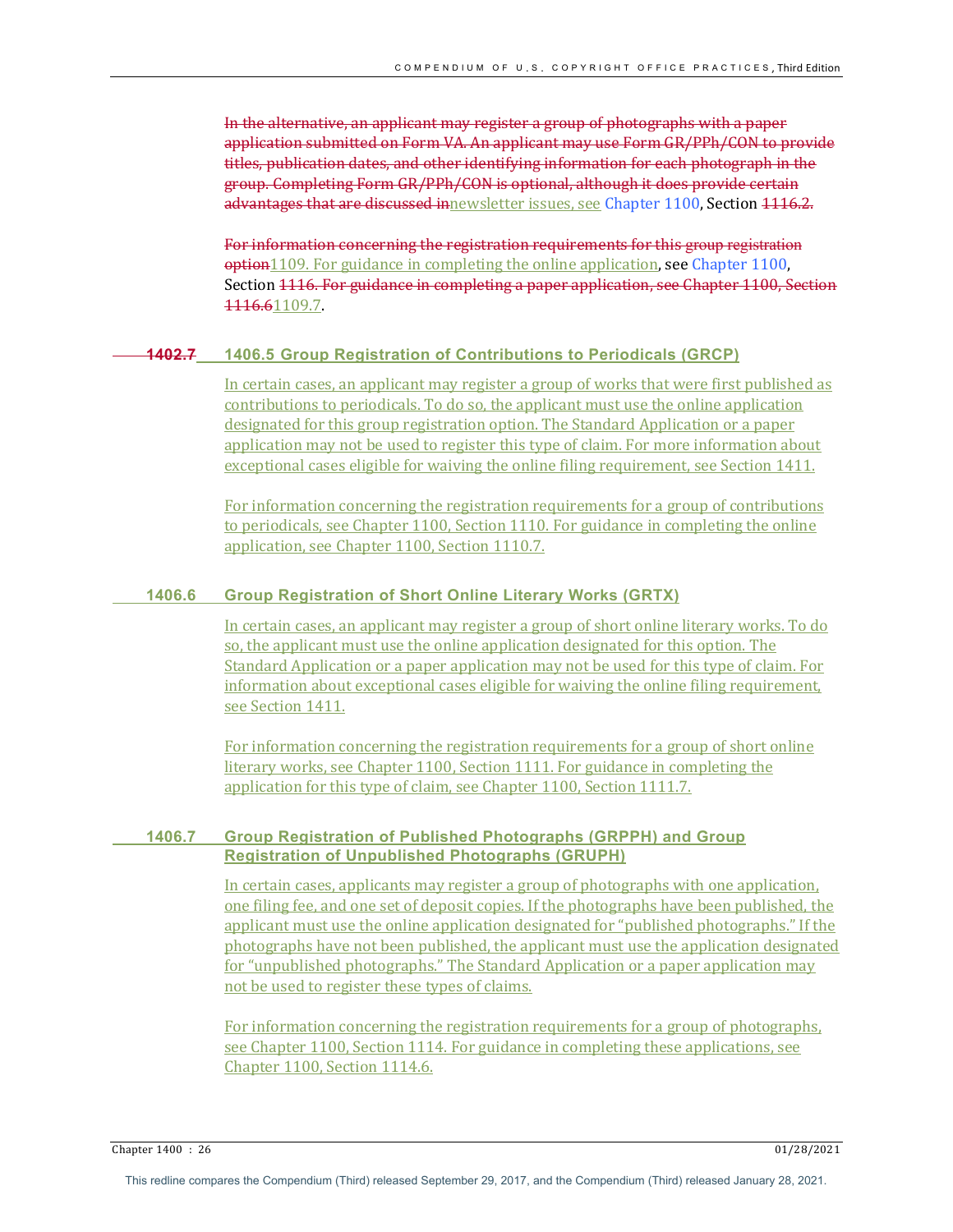# **1406.8 Group Registration of Database Updates or Revisions**

In certain cases, applicants may register a group of updates or revisions to a database with one application, one filing fee, and one set of deposit copies.

To register a photographic database, the applicants may use a paper application submitted on Form VA. Alternatively, applicants may use the Standard Application, but only if they have obtained prior authorization from the Visual Arts Division.

To register any other group database claim, the applicant must use a paper application. For information concerning the registration requirements for a group of updates or revisions to a database, see Chapter 1100, Section 1112. For guidance in completing the application, see Chapter 1100, Section 1112.8.

# **1406.9 Group Registration of Questions, Answers, and Other Items Prepared for Use in a Secure Test (GRSTQ)**

In certain cases, an applicant may register a group of questions, answers, and other items that have been prepared for use in a secure test. To do so, applicants must use the Standard Application. A paper application may not be used for this type of claim.

For guidance in completing the application, see *Copyright Registration of Secure Tests and Test Items (Circular 64)*.

## **1407 Supplementary Registration: Online Application / Form CA**

Supplementary registrations correct or amplify the information that is set forth in an earlierexisting registration. 

- A correction is appropriate if certain information in a basic registration was incorrect at the time that the basic registration was made.
- An amplification is appropriate if the applicant intends: (i) to add certain information that could have been given, but was omitted at the time of registration, such as where a co-author is omitted; (ii) to identify changes in certain facts that have occurred since the registration, such as a change in the title of the work; or (iii) to provide explanations that clarify information given in the registration, such as when a statement of authorship in the version being registered is not sufficiently explicit on the original application.

An application for a supplementary registration is not appropriate:  $(i)$  if the work has been revised<sub> $\vec{a}$ </sub> (ii) to reflect corrections that have been made to statements appearing on the  $\frac{copy(ies)}{op}$  or phonorecords of the work; (iii) as a substitute for a renewal registration; (iv) as a substitute for recording a transfer or other document pertaining to copyright ownership; or except in certain circumstances  $(v)$  if a work was registered as unpublished but was actually published published at the time of the basic registration. For information concerning these issues, see Chapter 1800, Section 1802.7.

The U.S. Copyright Office may issue a supplementary registration that corrects or amplifies the information in any basic registration, group registration, renewal

Chapter 1400 : 27 01/28/2021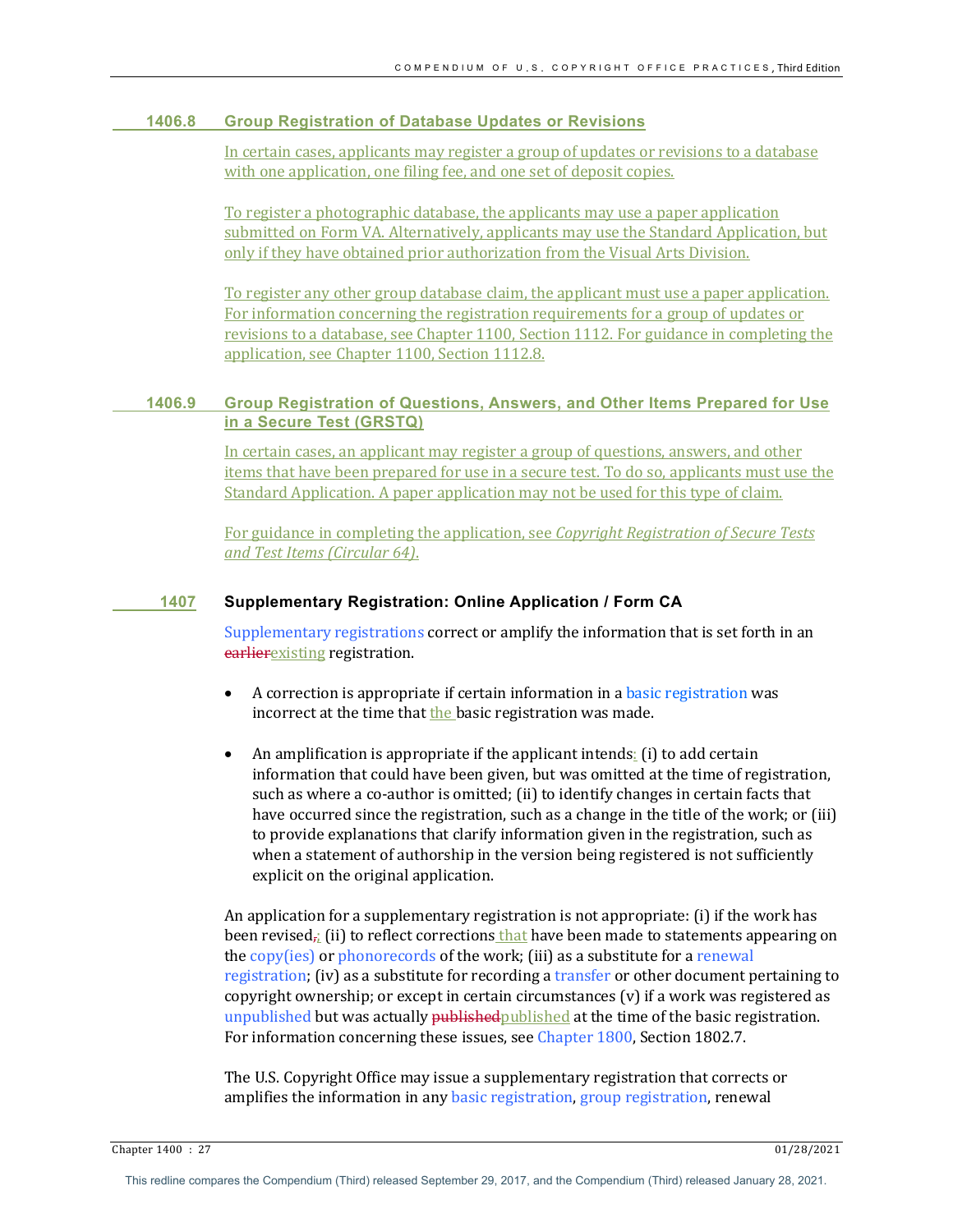registration, or GATT registration, unless the registration has expired or unless it has been cancelled or abandoned.

As a general rule, the applicant must use the online application to correct or amplify a basic registration for the following types of works:

- A literary work, such as fiction, nonfiction, poetry, memoirs, textbooks, computer programs, or other nondramatic textual works.
- A single issue of a serial publication, such as a periodical, periodical, magazine, newsletter, newsletter, or journal.
- A work of the visual arts, such as two-dimensional or three-dimensional works of fine, graphic, or applied art, applied art, prints, art reproductions, maps, technical drawings, and architectural works.
- A work of the performing arts, such as a musical work, dramatic work, choreographic work, pantomime, motion picture, or other audiovisual work.
- A sound recording, such as an audiobook, a podcast, or a recording of a song.

# *See* 37 C.F.R. § 202.6(e)(1).

Likewise, applicants must use the online application to correct or amplify the information appearing in the following types of registrations:

- A registration for a compilation, a collective work, or a derivative work.
- **•** A registration for an unpublished collection. *See* 37 C.F.R. § 202.3(b)(4)(i)(B)*See* 37  $C.F.R. \S 202.6(e)(1)$ .
- A registration for a unit of publication. *See* 37 C.F.R. § 202.3(b)(4), 37 C.F.R. §  $202.6(e)(1)$ .
- A registration for a unit of publication. See 37 C.F.R. § 202.3(b)(4)(i)(A)A registration for a group of serials, newspapers, or newsletters. *See* 37 C.F.R. §  $202.4$ (d)-(f); 37 C.F.R. § 202.6(e)(1).
- A registration for a group of serials. *See* 37 C.F.R. § 202.3(b)(6); 37 C.F.R. §  $202.6(e)(1)$ .
- A registration for a group of newspapers or newsletters. *See* 37 C.F.R. § 202.3(b)(7),  $(9)$ ; 37 C.F.R. § 202.6(e)(1).
- A registration for a group of contributions to periodicals. periodicals. *See* 37 C.F.R. §  $202.4(g)$ ; 37 C.F.R. § 202.6(e)(1).
- A registration for a group of photographs. *See* 37 C.F.R. § 202.4(h), (i): 37 C.F.R. §  $202.6(e)(1)$ .

Chapter 1400 : 28 01/28/2021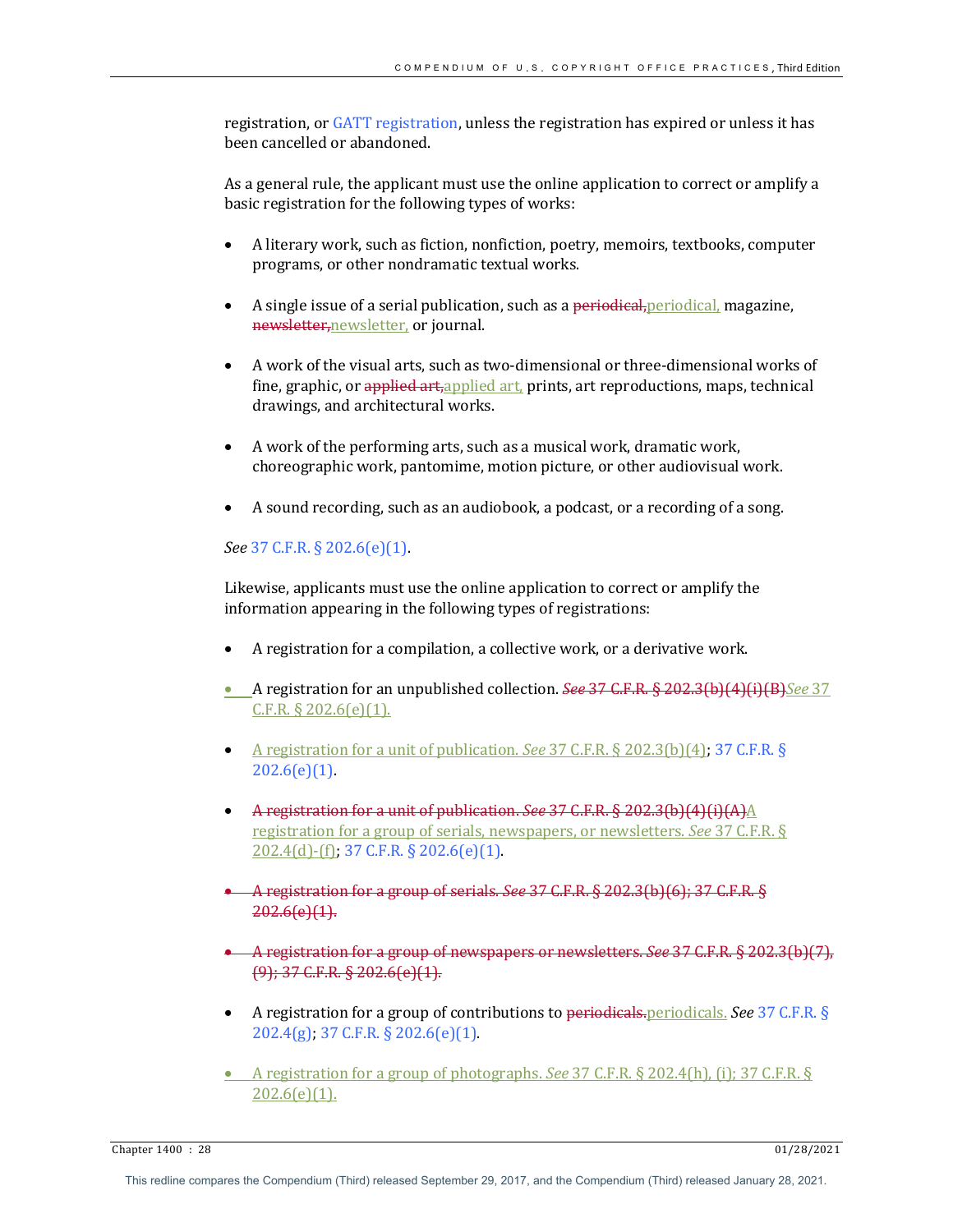Applicants must use the online application to correct or amplify the information in a group registration for a photographic database. *See* 37 C.F.R. § 202.3(b)(5). But before doing so, they must contact the Visual Arts Division at (202) 707-8202 to obtain prior authorization and instructions concerning the information that should be included in the application. *See* 37 C.F.R. § 202.6(e)(3).

Similarly, applicants must use the online application to correct or amplify the information in a registration for a group of unpublished works or a group of short online literary works. *See id.*  $\S 202.6(e)(2)$ . But before submitting the claim, the applicant must contact the Office of Registration Policy & Practice at copyinfo@copyright.gov to obtain prior authorization and instructions concerning the information that should be included in the application. For additional information, see *Supplementary Registration (Circular*) *8)*.

By contrast, applicants must use a paper application submitted on Form CA to correct or amplify the information appearing in the following types of registrations:

- $\Lambda$  group registration $\Lambda$  group registration for a database that does not predominantly consist of photographs. *See* 37 C.F.R. § 202.3(b)(5); 37 C.F.R. § 202.6(e)(34).
- A GATT registration for a foreign work restored to copyright protection under the Uruguay Round Agreements Act. See 37 C.F.R. § 202.12; 37 C.F.R. § 202.6(e)(3).37  $C.F.R. § 202.6(e)(4)$ .
- A renewal registration for a work registered or first published before January 1, 1978. *See* 37 C.F.R. § 202.17 ;; 37 C.F.R. § 202.6(e)(34).

For more information on supplementary registrations, see Chapter 1800Chapter 1800, Section 1802. For guidance in completing the online application, see Chapter 1800Chapter 1800, Section 1802.8(A). For guidance in completing Form CA, see Chapter 1800Chapter 1800, Section 1802.8(B).

**NOTE:** In exceptional cases, the U.S. Copyright Office may waive the online filing requirement discussed above, subject to such conditions that the Associate Register of Copyrights and Director of the Office of Registration Policy and Practice may impose on the applicant. An applicant may submit a request to waive this requirement in writing. It should explain why the applicant is unable to use the online application, and it should be sent to the following address:

Associate Register of Copyrights and Director of Registration Policy & Practice Registration Program U.S. Copyright Office 101 Independence Avenue SE Washington, DC 20559

*See generally* Supplementary Registration, 82 Fed. Reg. 27,424 (June 15, 2017); Supplementary Registration, 81 Fed. Reg. 86,656 (Dec. 1, 2016).

Chapter 1400 : 29 01/28/2021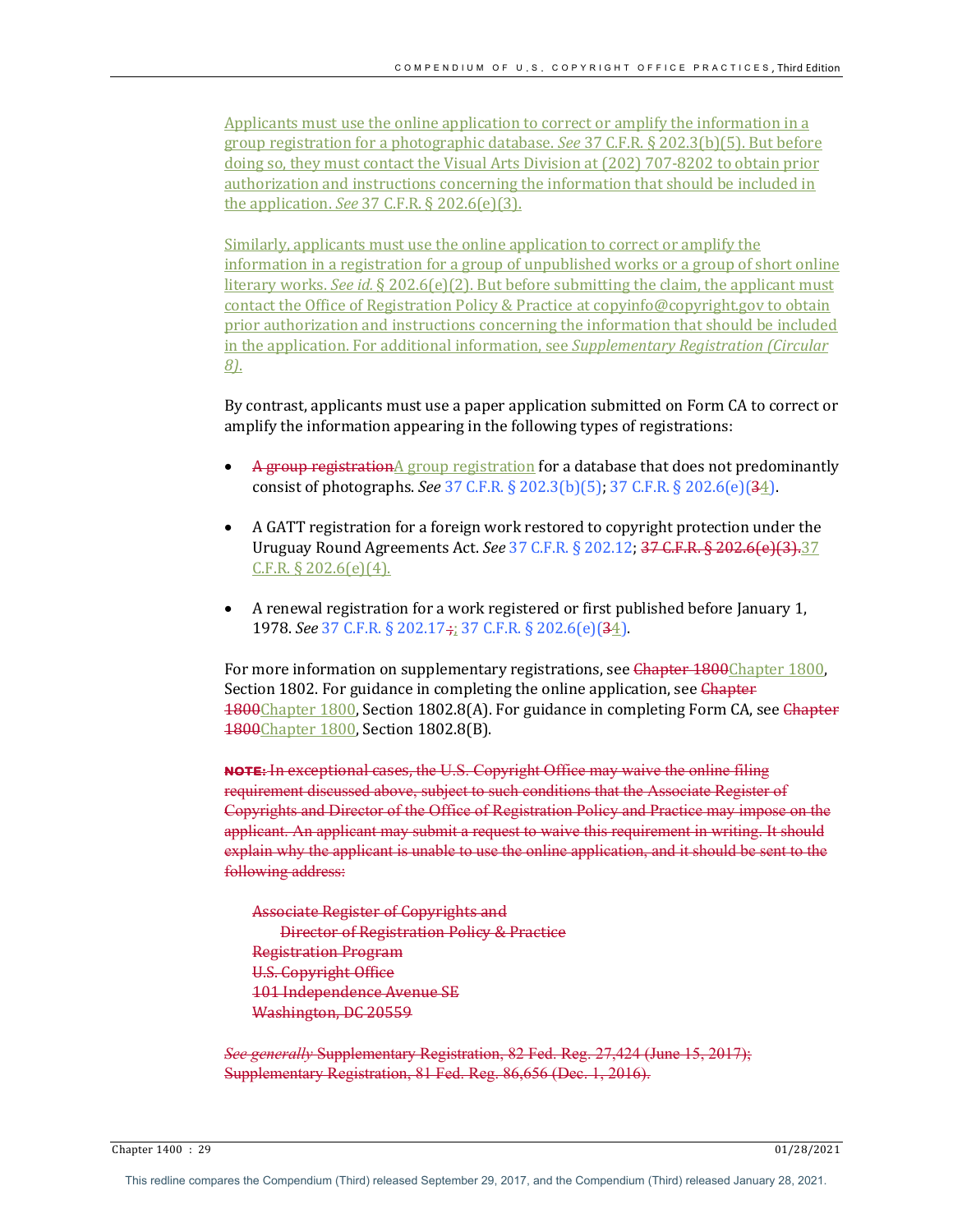# **1402.8**

# **1408 Renewal Registration Applications: Form RE and RE/Addendum**

The U.S. Copyright Office offers renewal registrations for works that were first published published or registered prior to 1978. The 1909 Act1909 Act made works copyrighted in the United States before January 1, 1978 subject to a renewal system whereby the term of copyright was divided into two consecutive terms with separate registration requirements. The current Copyright Act that came into effect on January 1, 1978 retained the renewal system for works that were copyrighted before 1978 and were still in their first term on January 1, 1978. Renewal registration may still be obtained for pre-1978 works in their renewal term. For an extensive discussion of registration of renewal claims, see Chapter 2100.

The Office provides Applicants must use a paper application forms for to seek a renewal registration. Form RE is the general renewal form, and Form RE / Addendum is required for works that were not registered with the Office during their initial term. At present, applicants cannot file for renewal registration using the online electronic registration system.

1402.9For an extensive discussion of registration of renewal claims and for guidance in completing these forms, see Chapter 2100.

# **1409 GATT Registration Applications: Form GATT**

Applicants maymust use Form GATT to register a copyright claim in aforeign work that was restored to copyright protection in the United States under the 1994 Uruguay Round Agreements Act ("URAA"), codified as Section 104A of the Copyright Act. 17 U.S.C. § 104A. At present, applicants cannot seek a GATT registration using the electronic registration system.

For more information on GATT applications, see Chapter 2000, Section 2007.2.

# **1410 Preregistration**

To seek a preregistration, applicants must use the online application designated for this service. For detailed information concerning preregistration, see Chapter 1600. For guidance in completing an application for preregistration, see Chapter 1600, Section 1606.

#### **1411 Waivers**

As discussed above, applicants must use an online application to register an architectural work, a group of unpublished works, a group of photographs, a group of serials or newsletters, a group of contributions to periodicals, or a group of short online literary works. In most cases, applicants must use the online application to correct or amplify the information appearing in an existing registration. *See* Sections 1404, 1406.1, 1406.2, 1406.4, 1406.5, and 1407.

Chapter 1400 : 30 01/28/2021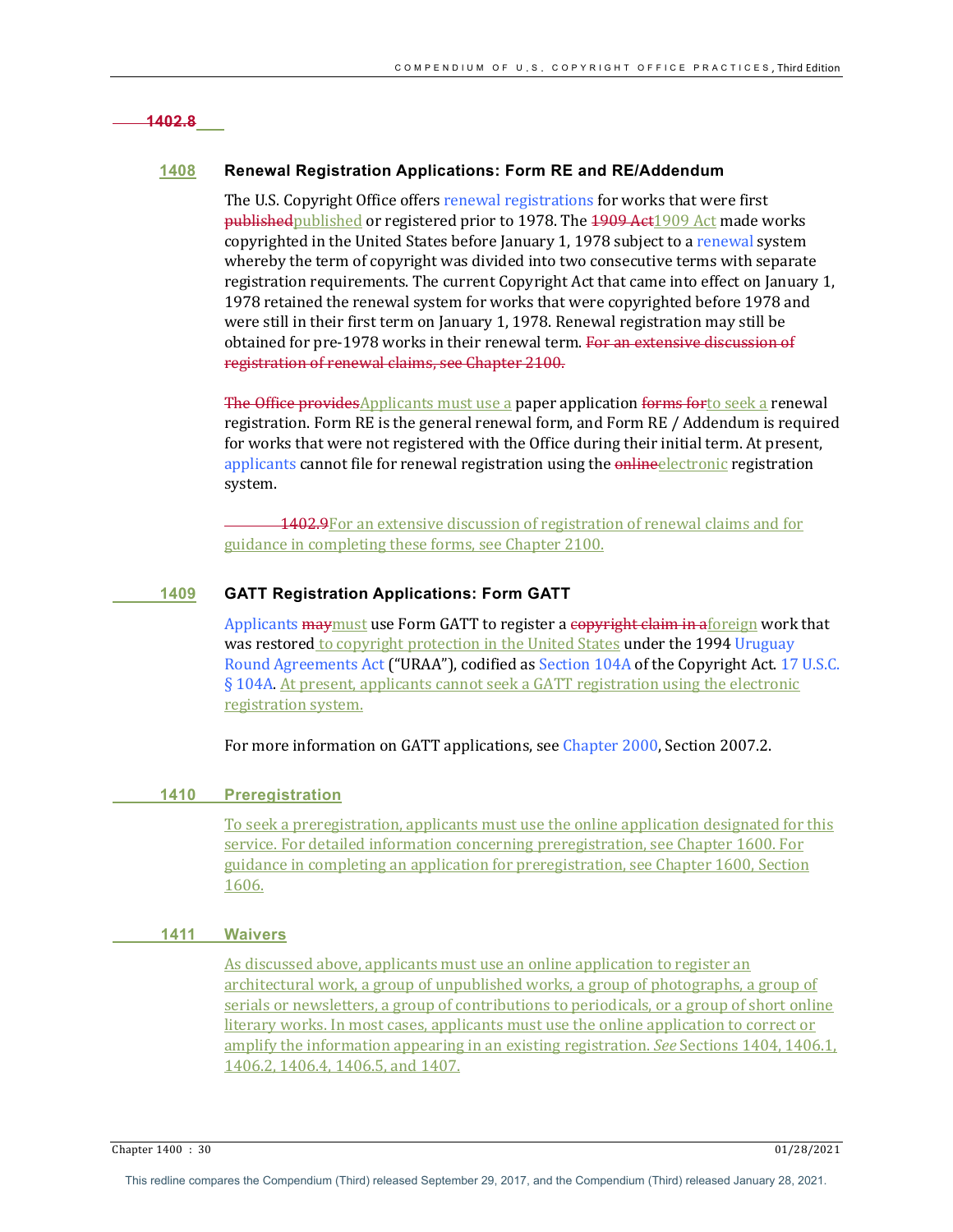In exceptional cases, the U.S. Copyright Office may waive this online filing requirement, subject to such conditions that the Associate Register of Copyrights and Director of the Office of Registration Policy and Practice may impose on the applicant. An applicant may submit a request to waive this requirement in writing. It should explain why the applicant is unable to use the online application, and it should be sent to the following address:

Associate Register of Copyrights and Director of Registration Policy & Practice Registration Program U.S. Copyright Office 101 Independence Avenue SE Washington, DC 20559

#### **1402.10 Additional Information Regarding Paper Applications**

When using a paper application, applicants should consider the issues discussed in Sections 1402.10(A) and 1402.10(B).

#### **1402.10(A) Quality and Legibility of the Application**

A paper application becomes a permanent part of the U.S. Copyright Office's official records and must meet archival standards and be legible. Thus, applicants must use the Office's forms when submitting a paper application. Additionally, information required by the application must be legible and should be typewritten or printed in black ink. Applicants who anticipate filing a large number of applications may place certain repetitive information on the applications they submit by using a printing process. Applications completed in pencil or using carbon paper or the equivalent generally are unacceptable. 

#### **1402.10(B) Continuation Sheets: Form CON**

If an applicant needs more space when completing Forms CA, PA, SE, SR, TX, and VA, the applicant should use Form CON to provide additional information.

1403*See* 37 C.F.R. § 202.4(c)(10), (d)(4), (f)(4), (g)(8), (h)(11), (i)(11).

#### **1412 Filing Fees**

#### **14031412.1 Statutory Basis for Setting Filing Fees**

Since 1997, the U.S. Copyright Office has undertaken a series of studies to determine what fees to charge for specific services relating to registration. The Office revisits its schedule of fees approximately every three years, a process during which it seeks public comment, adopts some fees, and makes recommendations for other fees to Congress.

The majority of the Office's fee adjustments are guided by Section  $708(b)$  of the Copyright Act, which states that, before adjusting certain fees, the Register must conduct a study of the Office's costs for registering claims and must consider the timing of any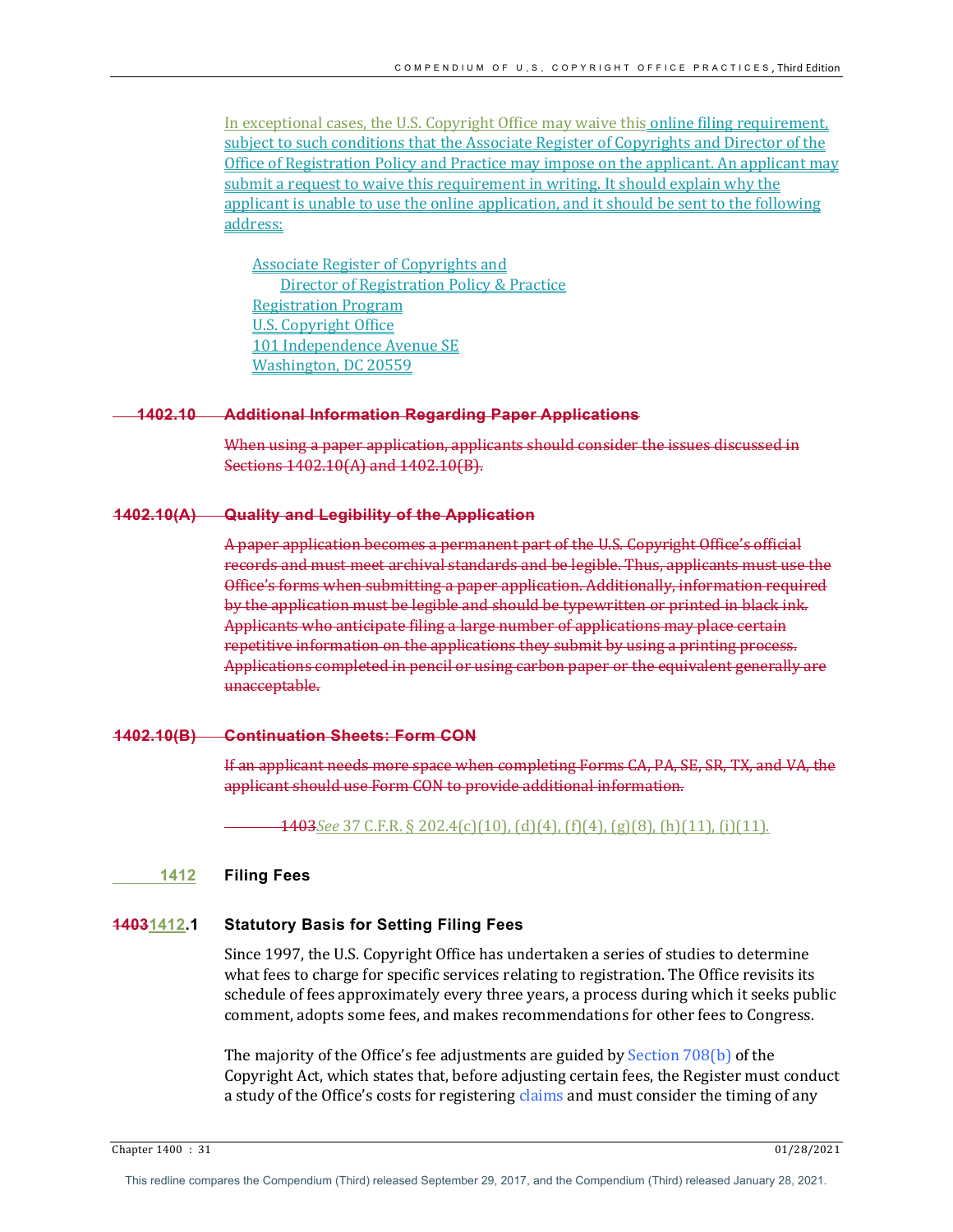fee adjustments and the Office's authority to use the fees consistent with the Office's budget. Section  $708(b)$  also states that the Register may, based on the results of the fee study, adjust some fees "not more than necessary to cover the reasonable costs incurred by the Copyright Office for ... services ... plus a reasonable inflation adjustment to account for any estimated increase in costs." Finally, Section  $708(b)$  mandates that certain fees "shall be fair and equitable and give due consideration to the objectives of the copyright system."

## **14031412.2 Where to Find Specific Filing Fee Information**

The U.S. Copyright Office publishes its fee schedule in Section 201.3 of Title 37 of the Code of Federal Regulations, and on the Office's website.

## **14031412.3 Submitting Filing Fees**

When filing claims via the U.S. Copyright Office's online electronic registration system, the applicant will be prompted to provide payment on the Online Payment screen. Applicants who submit paper applications should provide a deposit account number in the appropriate space of the application or should submit the filing fees in the same envelope or package with the application and deposit  $\text{copy(ies)}$ . For more specific information regarding deposit accounts, see Section 4403.51412.5 below.

## **14031412.4 Acceptable Forms of Payment**

The U.S. Copyright Office has issued regulations regarding acceptable forms of payment for filing fees. *See* 37 C.F.R. § 201.6(a).

Applicants using the Office's online registration system to file applications may pay fees by making a secure payment by credit or debit card, electronic check, or U.S. Copyright Office deposit account.

Applicants submitting paper applications may pay fees from a deposit account or by using checks, money orders, or bank drafts payable to the U.S. Copyright Office. Payment in cash may be made only in person at the Public Information Office.

Fees paid from a foreign country should be in the form of an international money order or bank check payable and immediately negotiable in the United States for the full amount of the fee required. All foreign checks or money orders must be redeemable without a service or exchange fee through a U.S. institution, payable in U.S. dollars, and imprinted with American Banking Association routing numbers. See id.

Postal money orders and international money orders that are negotiable only at a post office are not acceptable. Uncertified checks are accepted subject to collection. Where the statutory fee is submitted in the form of a check, the registration of the copyright claim or other record made by the Office is provisional until payment is received.

Receipt of valid fees is very important because it affects the effective date and validity of a registration. The effective date of registration The effective date of registration will be the date the valid payment is received, provided that the applicant satisfied the minimum requirements for an acceptable application and deposit copy(ies) as of that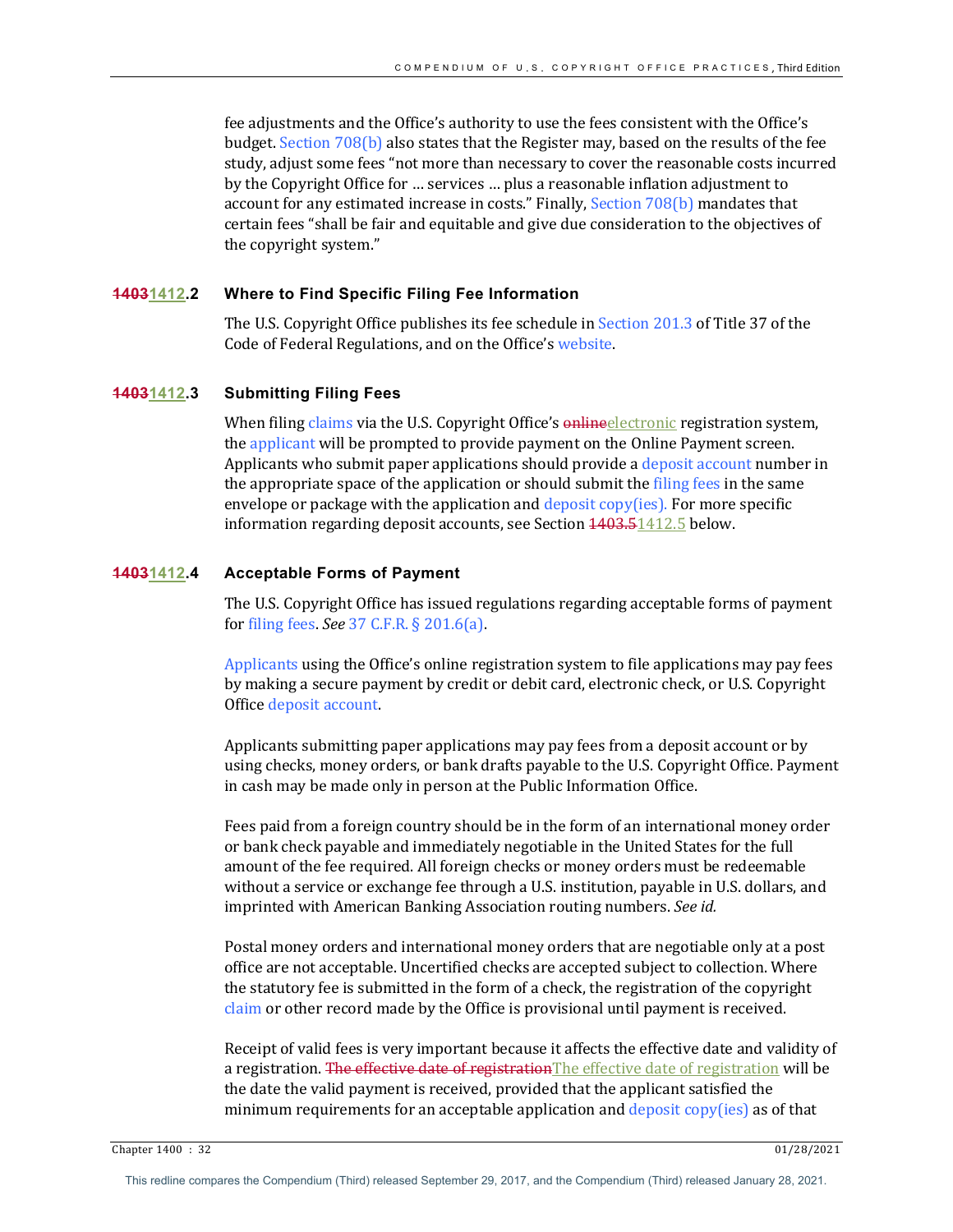date. In the event the filing fee is not paid, the registration or other record shall be expunged.

#### **14031412.5 Deposit Accounts**

The U.S. Copyright Office maintains a system of deposit accounts for the convenience of those who frequently use the Office's services. The system allows an individual or firm to establish a deposit account with the Office and to make advance deposits into the account. Charges for registrationregistration, recordation, or other fee services will be deducted from the outstanding balance in such accounts. *See* 37 C.F.R  $\S$  201.6(b).

Only certain applicants may take advantage of deposit accounts. Specifically, a person or entity must have twelve or more transactions a year with the Office before they may prepay copyright expenses by establishing a deposit account. The Office and the deposit account holder will cooperatively determine an appropriate minimum balance for the deposit account (in no case less than \$450), and the Office will automatically notify the deposit account holder if the account falls below that balance.

Deposit account holders may take measures to protect against falling below the account minimum. The holder may authorize the Office to automatically replenish the account from the holder's bank account or credit card in an amount determined by the deposit account holder. Automatic replenishment will be triggered when the deposit account falls below the minimum level of funding. The Office will notify the account holder when its account will be replenished.

The Office will close a deposit account the second time an account holder overdraws the account within any twelve-month period. An account closed for this reason can be reopened only if the account holder agrees to fund the account through automatic replenishment.

#### **14031412.6 Refunds**

The U.S. Copyright Office will not refund fees submitted for applications for basic, supplementary, or renewal registration, renewal registration, including mask works and vessel designs, if the Office refuses to register the claim because the material deposited does not constitute copyrightable subject matter or because the claim is invalid for any other reason. The Office will refund payments made by mistake or in excess of the fee, depending upon the timing of the request or other factors, but amounts of \$50 or less will not be refunded unless specifically requested. *See* 37 C.F.R. § 201.6(c)(1). For example, the Office may refund the filing fee for a duplicate submission if the applicant filed an online application, and then immediately submitted another application to register the same work because her computer crashed before she received an email acknowledging her first submission. By contrast, if the applicant submitted an application for a preregistration, a supplementary registration, or a renewal registration, the Office will not refund the filing fee, even if she actually intended to file an application for a basic registration.